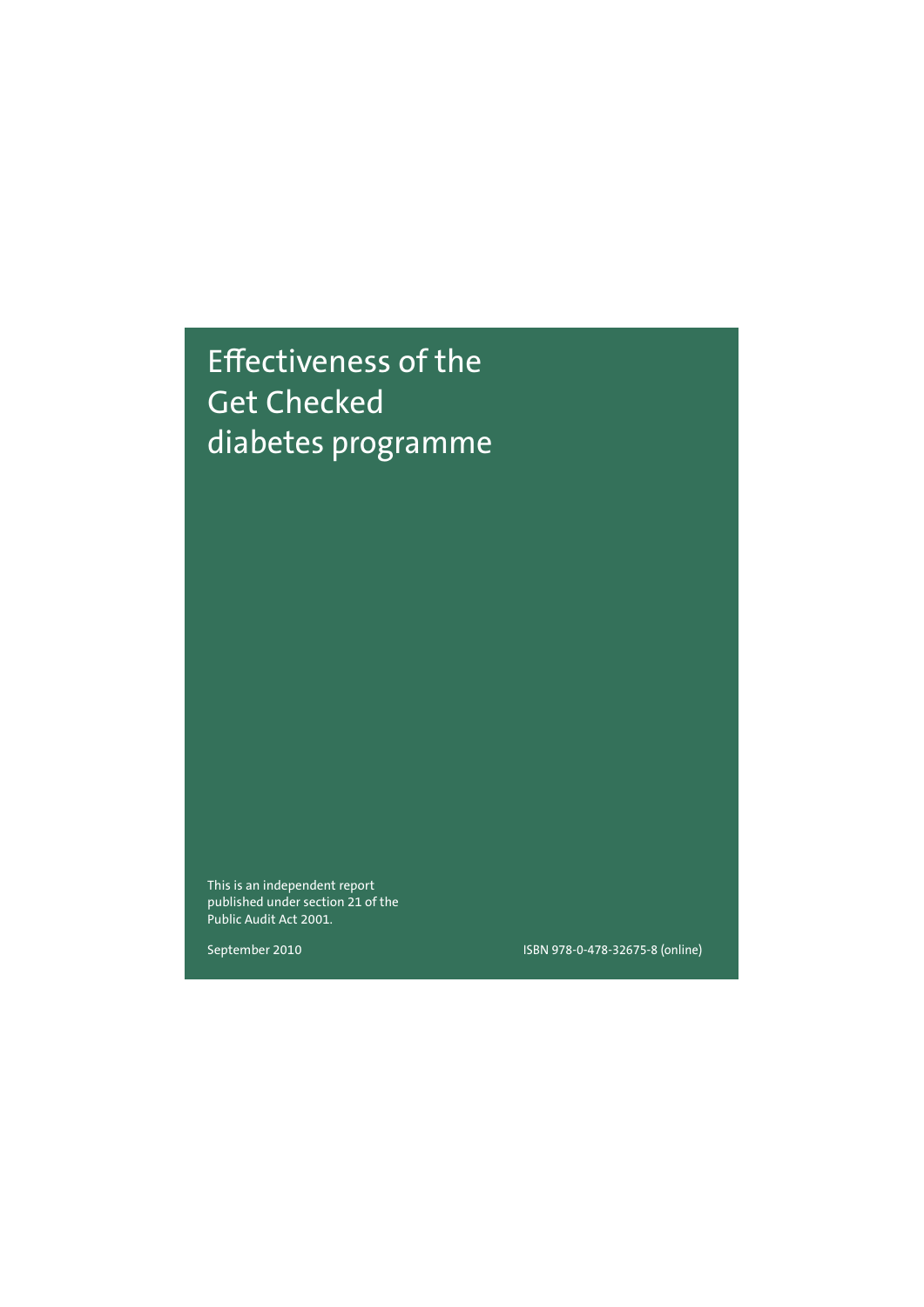# **<sup>2</sup> Contents**

| Auditor-General's overview                                                                                                                                                                                                                                                                                                                                                                                                                                                                                                                                                                                                                | 3                                    |
|-------------------------------------------------------------------------------------------------------------------------------------------------------------------------------------------------------------------------------------------------------------------------------------------------------------------------------------------------------------------------------------------------------------------------------------------------------------------------------------------------------------------------------------------------------------------------------------------------------------------------------------------|--------------------------------------|
| Part 1 - Introduction                                                                                                                                                                                                                                                                                                                                                                                                                                                                                                                                                                                                                     | 5                                    |
| About our 2007 Get Checked report<br>Structure of this document                                                                                                                                                                                                                                                                                                                                                                                                                                                                                                                                                                           | 5<br>5                               |
| Part 2 - Knowing who has been diagnosed with diabetes and whether they are getting                                                                                                                                                                                                                                                                                                                                                                                                                                                                                                                                                        |                                      |
| checked                                                                                                                                                                                                                                                                                                                                                                                                                                                                                                                                                                                                                                   | 7                                    |
| Identifying people who have been diagnosed with diabetes<br>Ensuring that diabetes registers are accurate and up to date<br>Identifying people diagnosed with diabetes who are not getting checked<br>Encouraging people to participate in the programme                                                                                                                                                                                                                                                                                                                                                                                  | $\overline{7}$<br>8<br>9<br>10       |
| Part 3 - Analysing, reporting, and using information from diabetes services                                                                                                                                                                                                                                                                                                                                                                                                                                                                                                                                                               | 13                                   |
| Regular reporting of programme data to general practitioners<br>Identifying improvements to the programme<br>Managing service demand                                                                                                                                                                                                                                                                                                                                                                                                                                                                                                      | 13<br>13<br>14                       |
| Part $4$ – Checking the quality of the service                                                                                                                                                                                                                                                                                                                                                                                                                                                                                                                                                                                            | 17                                   |
| Clinical audit of diabetes care<br>Checking diabetes treatment plans<br>Establishing the effectiveness of treatment plans                                                                                                                                                                                                                                                                                                                                                                                                                                                                                                                 | 17<br>18<br>18                       |
| Part $5$ – Making it easier to take part in the programme                                                                                                                                                                                                                                                                                                                                                                                                                                                                                                                                                                                 | 21                                   |
| Recording why people decline the free annual health check<br>Removing barriers for Māori and Pacific Island peoples to diabetes care<br>Removing barriers for other groups to diabetes care<br>Evaluating and sharing successful initiatives to remove barriers to diabetes care                                                                                                                                                                                                                                                                                                                                                          | 21<br>22<br>23<br>24                 |
| Part 6 – Working with local diabetes teams                                                                                                                                                                                                                                                                                                                                                                                                                                                                                                                                                                                                | 27                                   |
| Improving the effectiveness of local diabetes teams<br>Analysis by local diabetes teams of secondary diabetes service gaps<br>Listening to your local diabetes team                                                                                                                                                                                                                                                                                                                                                                                                                                                                       | 27<br>27<br>28                       |
| Appendices                                                                                                                                                                                                                                                                                                                                                                                                                                                                                                                                                                                                                                |                                      |
| 1 – How our recommendations correspond to sections in this document<br>2 - Index of questions to consider                                                                                                                                                                                                                                                                                                                                                                                                                                                                                                                                 | 29<br>33                             |
| Figures                                                                                                                                                                                                                                                                                                                                                                                                                                                                                                                                                                                                                                   |                                      |
| 1 - Examples of work to improve GPs' coding and recording of patients diagnosed with diabetes<br>2 - Counties Manukau District Health Board - Known Diabetes project<br>3 – Otago District Health Board – Data matching project<br>4 - Examples of quality improvement support that district health boards provided to general practices<br>5 – Examples of work to try to improve self-management of diabetes<br>6 – Examples of initiatives to remove barriers for Māori and Pacific Island peoples diagnosed with diabetes<br>7 – Other groups identified as needing support to access diabetes care and initiatives to support access | 7<br>9<br>10<br>17<br>20<br>22<br>24 |
| 8 – Examples of sharing successful initiatives for removing barriers to accessing diabetes care                                                                                                                                                                                                                                                                                                                                                                                                                                                                                                                                           | 25                                   |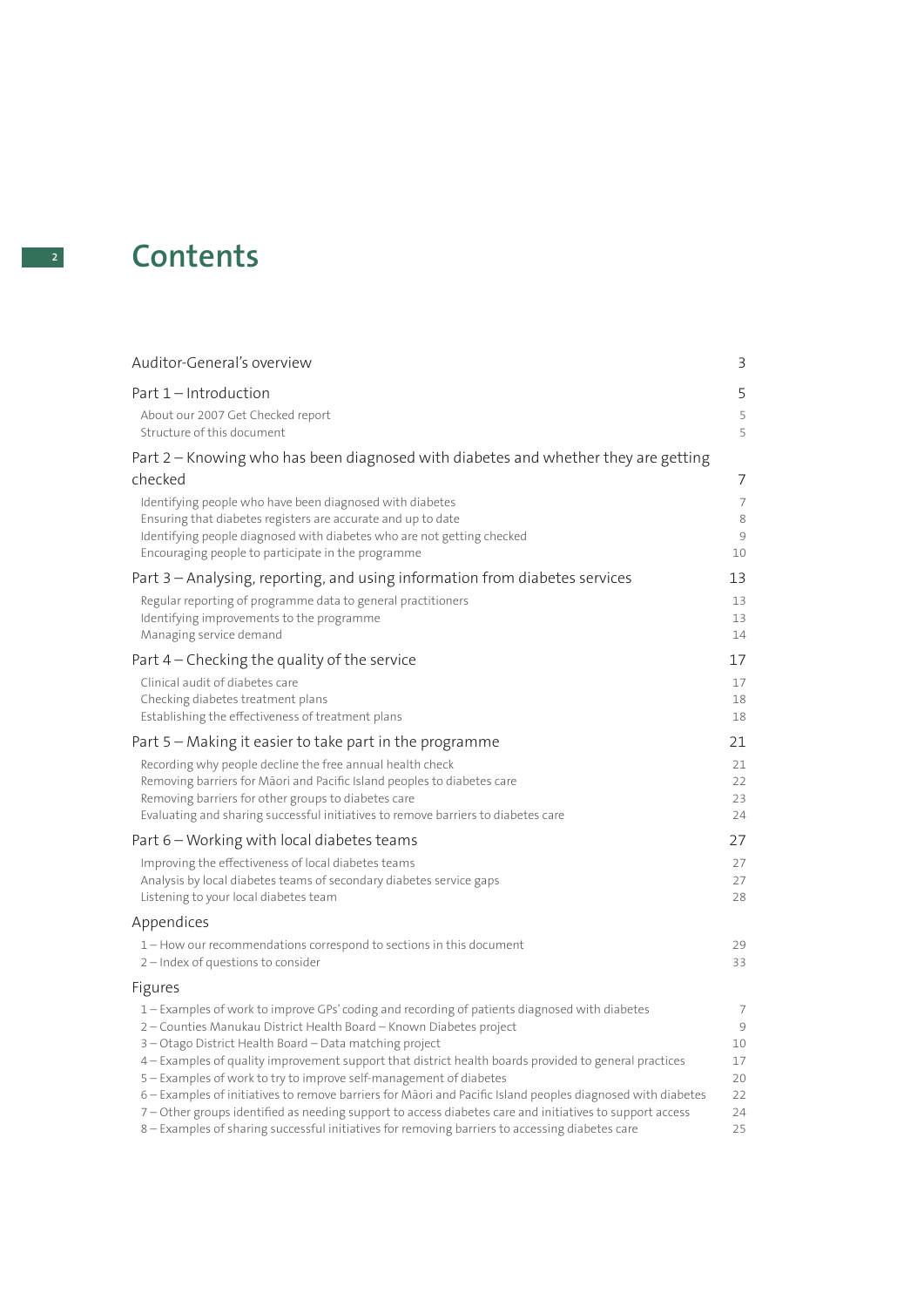## **Auditor-General's overview <sup>3</sup>**

My staff have prepared this document to help district health boards (DHBs) further improve the effectiveness of the Get Checked diabetes programme.

This document follows a report my Office produced in 2007, entitled *Ministry of Health and district health boards: Eff ectiveness of the "Get Checked" diabetes programme.* That report had 17 recommendations for DHBs.

This document clearly sets out the intent behind those recommendations. It also includes examples of actions that some DHBs reported to us in 2009, which they were carrying out to meet the intent of our recommendations. I encourage all DHBs to share their experiences of improving the effectiveness of the Get Checked programme.

DHBs can use the contents of this document, and the questions posed in it, to consider their progress and identify how the Get Checked programme could be improved.

This document is a new approach for my Office, so I am also interested in feedback from DHBs, and any other organisations involved in the Get Checked programme, on this document's usefulness. I would be grateful if you could send your feedback to diabetesguidefeedback@oag.govt.nz by 1 December 2010. We will use your feedback to inform our future approach to sharing our findings with public entities.

I thank all the DHBs for providing my staff with information about their progress with the recommendations made in our 2007 report.

I would like to acknowledge the expert assistance and advice that the late Professor Sir Donald Beaven provided to my staff while we were preparing our original report on the Get Checked diabetes programme. He was always very conscious of the need for effective public health initiatives to improve the health outcomes of people with diabetes. Sir Donald Beaven showed tireless enthusiasm and energy in holding public health entities accountable for the resources allocated to improving diabetes management and treatment.

Lyn Provost Controller and Auditor-General

24 September 2010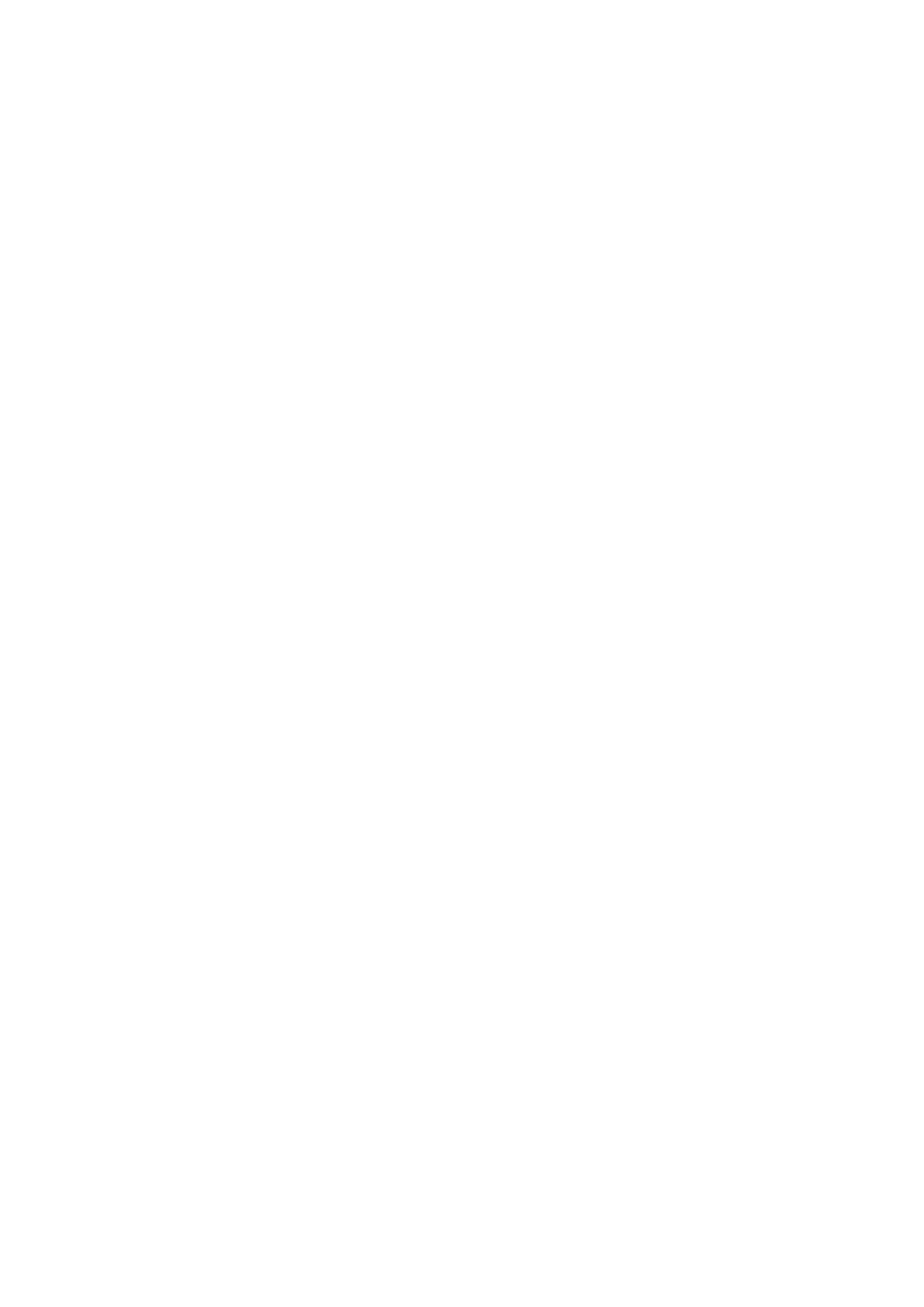# Part 1 **Introduction**

- 1.1 In June 2007, we presented a performance audit report to Parliament on the effectiveness of the Get Checked diabetes programme, Ministry of Health and district health boards: Effectiveness of the "Get Checked" diabetes programme (the Get Checked report). In 2008, we followed up on the actions that the Ministry of Health (the Ministry) had taken in response to the recommendations we made in the Get Checked report. We included the results from this follow-up in *Performance audits from 2007: Follow-up report*, which we published in March 2009.
- 1.2 In *Performance audits from 2007*, we said that we would follow up on the responses to our recommendations for district health boards (DHBs). Accordingly, in 2009, we asked DHBs to report to us on their progress with the recommendations. This document is the result of our follow-up work with DHBs.

## About our 2007 Get Checked report

- 1.3 In the Get Checked report, we reported that the Get Checked programme (the programme) had, in general, improved certain aspects of diabetes management. These improvements included:
	- an increase in the number of people taking part in the programme;
	- a heightened awareness of diabetes;
	- improved monitoring of patients;
	- better guidance provided to general practitioners (GPs) on diabetes treatment and referrals to specialist diabetes services; and
	- the use, in some areas, of innovative programmes to remove barriers for people accessing diabetes care, particularly Māori and Pacific Island peoples.
- 1.4 We made 18 recommendations<sup>1</sup> to improve the quality of the programme data and the effectiveness of the programme. We consulted with diabetes expert Professor Sir Donald Beaven when drafting the report and forming our recommendations.

## Structure of this document

- 1.5 The information presented in this document is based on the DHBs' representation of the actions, as reported to us in 2009, that they had taken in response to our recommendations.
- 1.6 We have grouped the recommendations into five parts. In Part 2, we discuss our recommendations about DHBs identifying who has been diagnosed with diabetes and whether they are getting checked.

**5**

<sup>1</sup> One of the recommendations was aimed only at the Ministry and we do not deal with that recommendation in this document.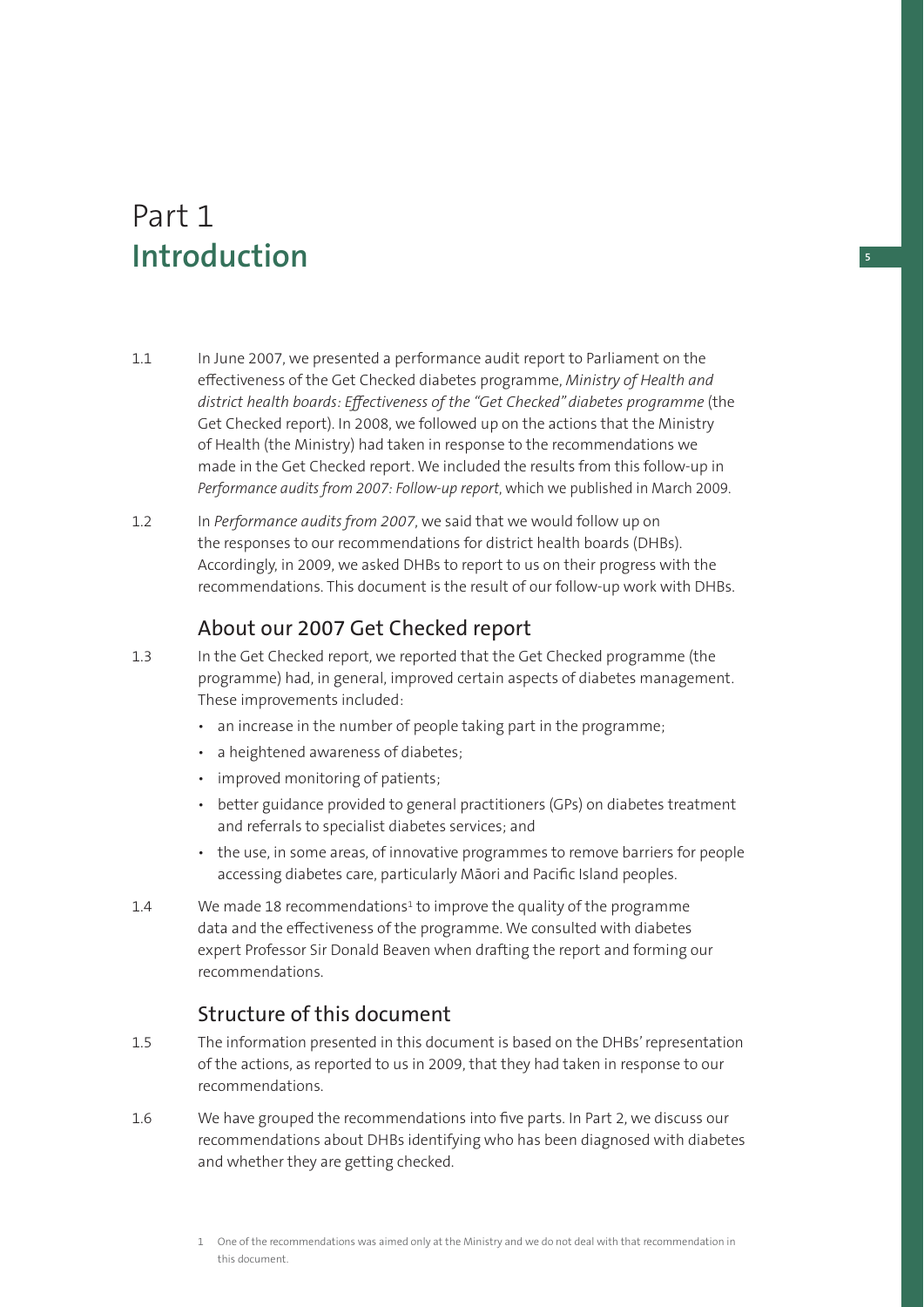- 1.7 In Part 3, we discuss our recommendations about DHBs analysing, reporting, and using information from their diabetes services.
- 1.8 In Part 4, we discuss our recommendations about DHBs checking the quality of diabetes services provided to patients diagnosed with diabetes.
- 1.9 In Part 5, we discuss our recommendations about DHBs making it easier for patients diagnosed with diabetes to take part in the programme.
- 1.10 In Part 6, we discuss our recommendations about DHBs working more effectively with their local diabetes teams (LDTs).
- 1.11 Appendix 1 sets out how the recommendations from the Get Checked report correspond to the sections of this document.
- 1.12 In each Part, we pose questions that DHBs can use to consider how effectively they are implementing the programme. Appendix 2 lists all the questions we pose.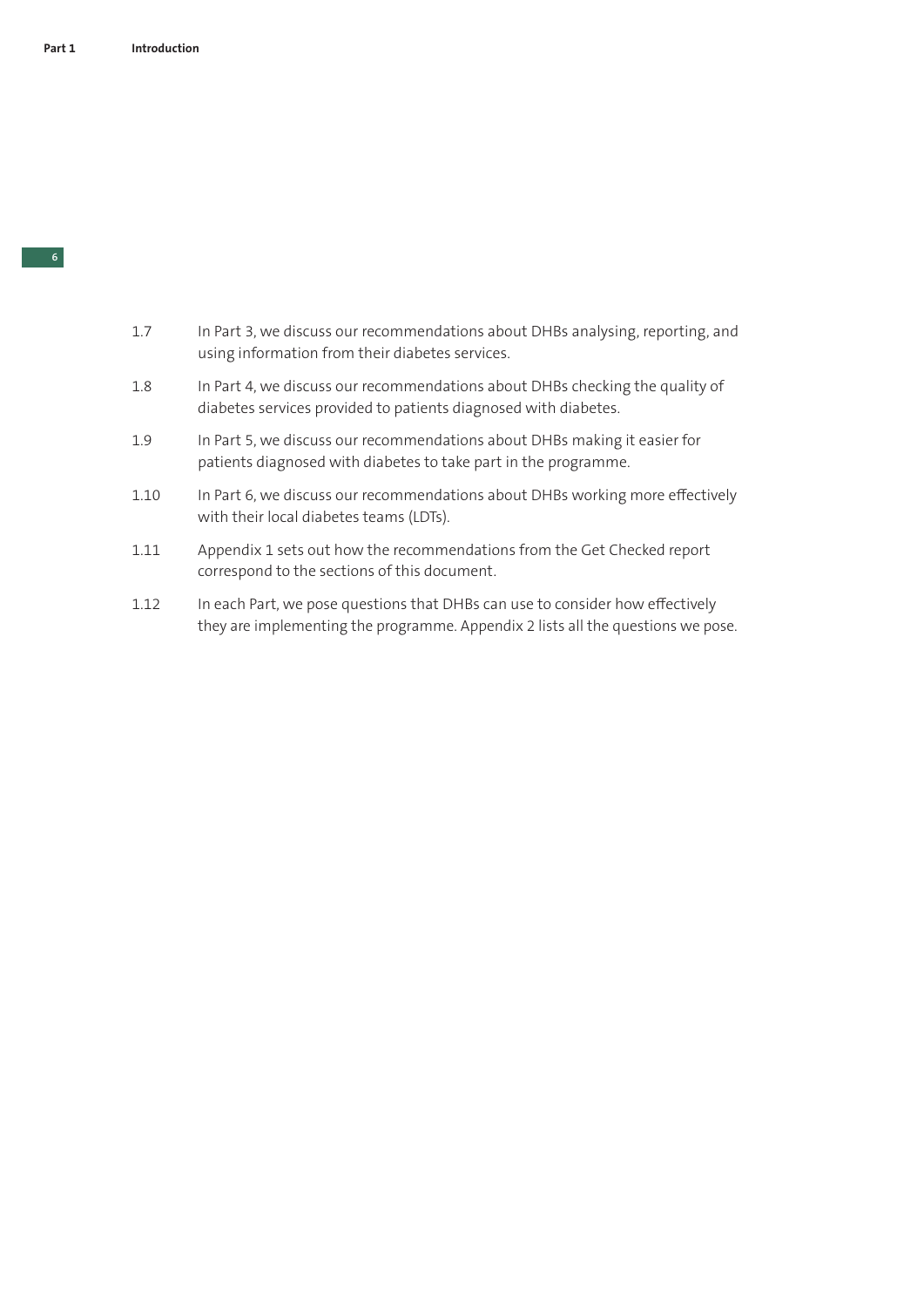# Part 2 **Knowing who has been diagnosed with diabetes and whether they are getting checked**

## Identifying people who have been diagnosed with diabetes

- 2.1 In our Get Checked report, we considered that all DHBs should be able to identify the actual number of people who have been diagnosed with diabetes in their district.
- 2.2 The programme has now been running for more than nine years. It is important that DHBs know the actual number of people diagnosed with diabetes in their districts so they can accurately assess the coverage of the programme.
- 2.3 Without this information, DHBs cannot be certain that all people diagnosed with diabetes have been offered the opportunity to take part in the programme. Equally, DHBs might be overestimating the programme's coverage. It is also important that DHBs know the actual number of people with diabetes so they can plan for the likely future demand for services, especially for treating complications from diabetes.
- 2.4 In 2009, most DHBs reported examples of work that they, their Get Checked programme administrators (programme administrators), or primary health organisations (PHOs) were carrying out to improve GPs' coding and recording of patients diagnosed with diabetes. Figure 1 sets out the different ways that DHBs were doing this. See also the case studies in Figures 2 and 3.

### **Figure 1**

**Examples of work to improve GPs' coding and recording of patients diagnosed with diabetes** 

Common action DHBs had taken included:

- increasing the funding to general practices for annual checks to improve the recording of those checks;
- funding information technology positions to support general practices;
- assisting general practices to build their electronic patient management systems;
- providing regular reports to general practices that benchmark their performance against other general practices;
- introducing software into patient management systems to prompt GPs to code patients as having been diagnosed with diabetes; and
- putting in place a local quality indicator programme, which includes diabetes coding as a quality indicator.
- 2.5 Some DHBs reported that the national PHO Performance Programme provides an incentive for their PHOs to identify people diagnosed with diabetes in their GPs' patient management systems.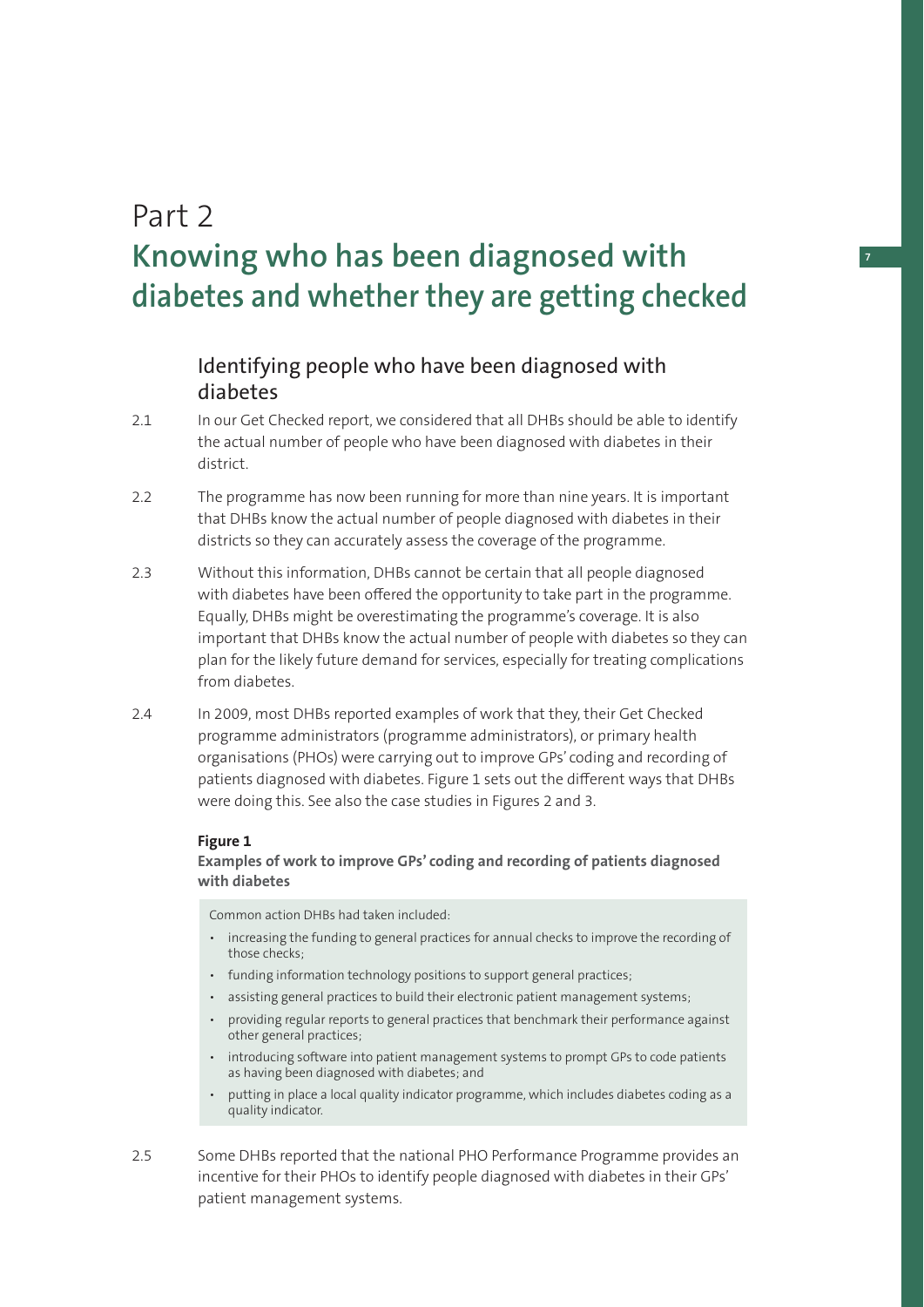- 2.6 The PHO Performance Programme, which started in 2006, was designed to improve the health of people enrolled with a PHO and reduce inequalities in health outcomes. If PHOs improve their performance against nationally consistent indicators, including two diabetes indicators, they receive incentive payments.
- 2.7 All but one PHOs participate in the diabetes part of the PHO Performance Programme.
- 2.8 Some DHBs told us that they check how complete their diabetes register is by comparing it to the Ministry's register. The Ministry's register includes a list of people who have had:
	- diabetes-specific medications dispensed:
	- a hospital discharge recorded;
	- four or more HbA1c tests<sup>2</sup> in a two-year period; or
	- a diabetes-specific outpatient appointment.
- 2.9 We consider it good practice for DHBs to use this information to ensure that they have identified all those diagnosed with diabetes in their district.

## Ensuring that diabetes registers are accurate and up to date

- 2.10 In our Get Checked report, we recommended that DHBs work to ensure that their diabetes registers are accurate and up to date, which is essential to identify patients who have been diagnosed with diabetes.
- 2.11 In 2009, many DHBs reported examples of work that they were carrying out to ensure that their diabetes registers were accurate and up to date. Much of this work was aimed at helping GPs correctly code those diagnosed with diabetes in their patient management system (see Figure 1).

#### **Question to consider:**

1. Have you identified all of the people in your district who have been diagnosed with diabetes by ensuring your diabetes register is accurate and up to date?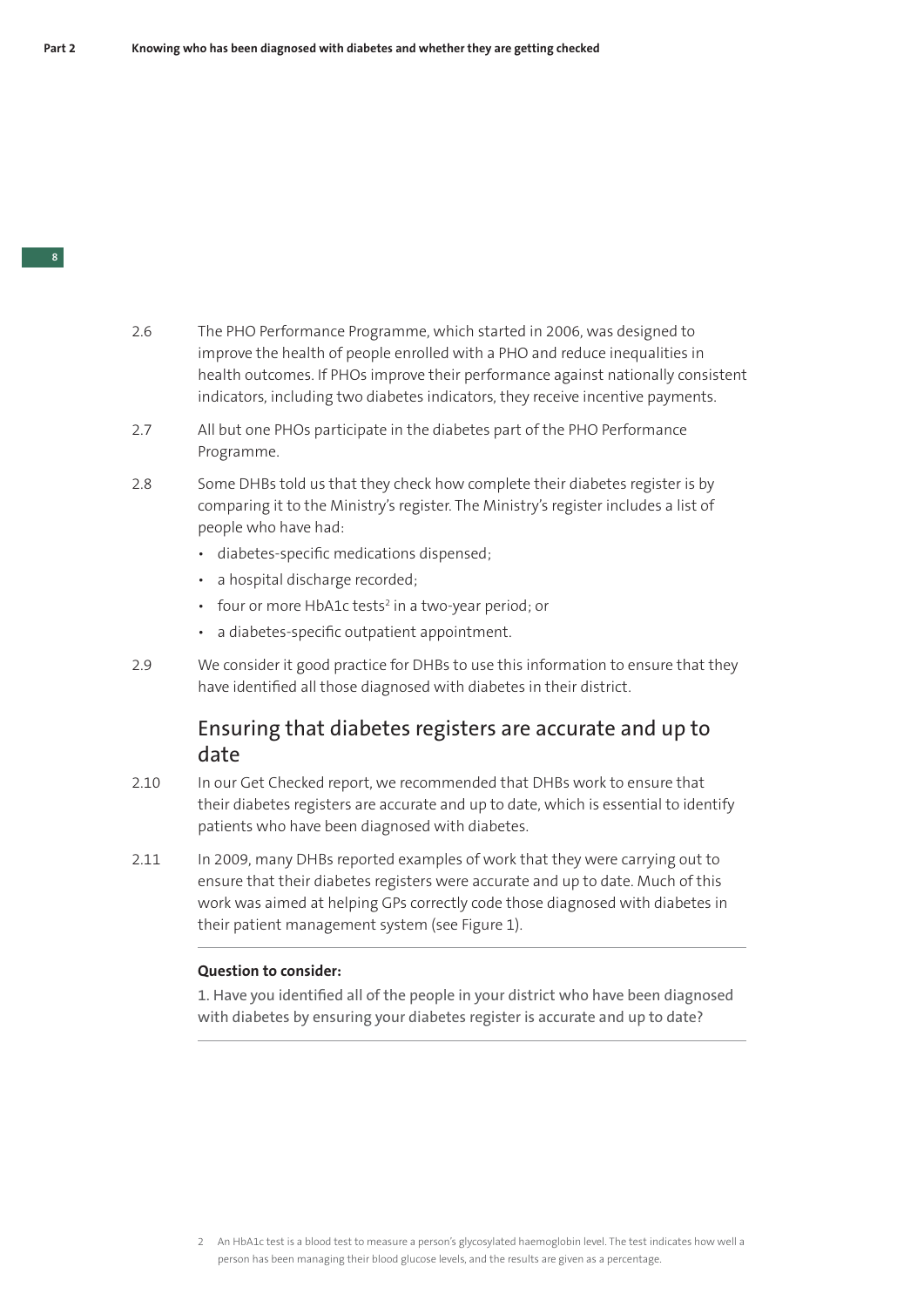## Identifying people diagnosed with diabetes who are not getting checked

- 2.12 In our Get Checked report, we considered that DHBs, their programme administrators, and PHOs should be able to identify those people diagnosed with diabetes who were not taking part in the programme. This would allow DHBs to know the real coverage of the programme in their district, rather than the coverage of the number of people estimated to have diabetes. Patients not taking part in the programme could then be asked to join, if they had not been asked already.
- 2.13 In 2009, some DHBs reported examples of work to identify those diagnosed with diabetes who were not attending the free annual health check that the programme offers. The case studies in Figures 2 and 3 show how two DHBs were carrying out this work.

#### **Figure 2**

#### **Counties Manukau District Health Board – Known Diabetes project**

Counties Manukau DHB set up the Known Diabetes project to identify the number of patients in its district diagnosed with diabetes. The DHB used several local databases to identify diabetes patients, including Counties Manukau DHB inpatients, diabetes and ophthalmology diabetes outpatients, diabetes waitlist and referrals, enrolees in the diabetes Chronic Care Management programme, enrolees in the Get Checked programme, and retinal screening patients.

The results from the project were then triangulated with other surveys, databases, and data sets, such as the Let's Beat Diabetes baseline survey that interviewed 2500 adults living in the Counties Manukau DHB district. Counties Manukau DHB told us that this triangulation showed that the data from the Known Diabetes project aligned closely with the other data sets.

The results of the Known Diabetes project identified that there were about 25,000 people diagnosed with diabetes living in the Counties Manukau DHB district. The data also showed a very high prevalence of diabetes for the Pacific and Indian populations (at 11% and 9% respectively of those aged over 15). Overall, of the Counties Manukau DHB population over the age of 60, around 20% have been diagnosed with diabetes.

Because of the Known Diabetes project, Counties Manukau DHB was able to provide all its PHOs with lists of patients (by National Health Index number\* at general practice level) who were on its "known diabetes" list but who were not enrolled in the Get Checked programme. PHOs have used these lists to update their registers and to contact individual patients and encourage them to have the free annual health check. Counties Manukau DHB told us that it employed two medical students to update registers for its largest PHO and contact these patients to offer them the free annual health check.

\* The National Health Index number is an alphanumeric unique identifi er used in the New Zealand health system.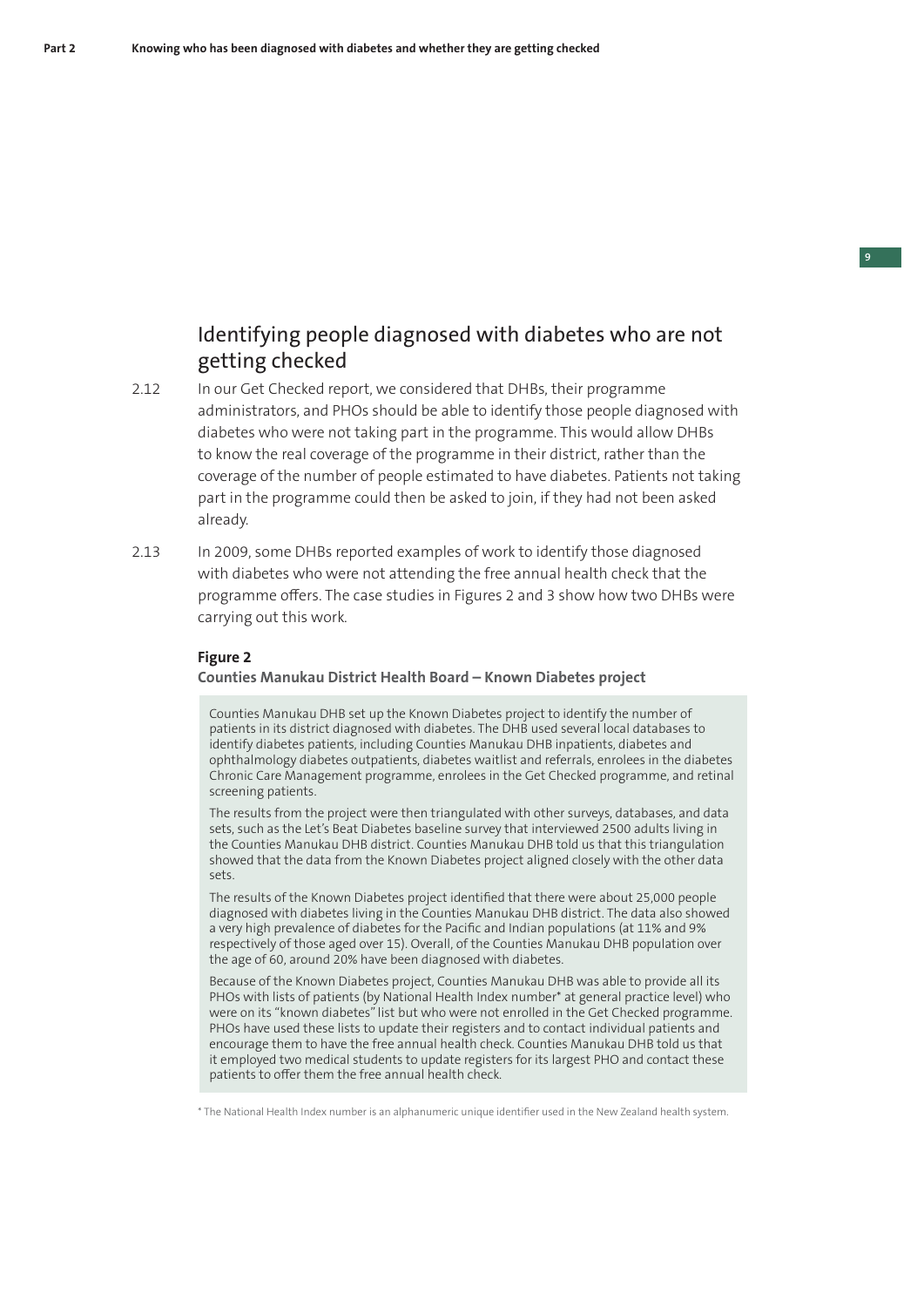### **Figure 3 Otago District Health Board – Data matching project**

Otago DHB reported that its LDT was carrying out a data matching project that included the PHOs, general practices, and the DHB. The data matching project compares the Ministry's 2008 diabetes data for Otago against the programme data for the same period to identify people with diabetes who have not accessed the programme during 2008.

Otago DHB told us that it intended to review the results of the matching process, and that each PHO would discuss the findings with the relevant general practice and determine how each general practice would investigate those who had not accessed the programme.

Otago DHB hoped that, once this was completed, the PHOs and general practices would have a much better understanding of who was not accessing the programme and how they might increase the number of eligible people accessing the programme.

#### **Question to consider:**

2. Have you identified those patients diagnosed with diabetes who are not taking part in the programme and made sure they have been asked if they would like to take part?

2.14 In paragraphs 5.1-5.5, we discuss identifying why people diagnosed with diabetes are not taking part in the Get Checked programme.

## Encouraging people to participate in the programme

- 2.15 In our Get Checked report, we identified that some GPs were not encouraging patients to take part in the programme. The main reason for their reluctance was that the GPs believed that the fee paid for carrying out the free annual health check was not enough to cover the costs of the check or the costs of completing the documentation that accompanied it. Other issues reported to us included:
	- some GPs saw the reviews as an information-collecting exercise;
	- technology problems sometimes meant that data from the free annual health check was not submitted to the PHO or DHB and the fee was not paid to the general practice; and
	- a higher proportion of people failed to attend the pre-arranged appointment for the free annual health check than failed to attend appointments made for existing conditions.
- 2.16 In our view, all people diagnosed with diabetes should be offered a chance to take part in the programme. DHBs and their programme administrators or PHOs need to work with general practices to address concerns about the programme, where possible.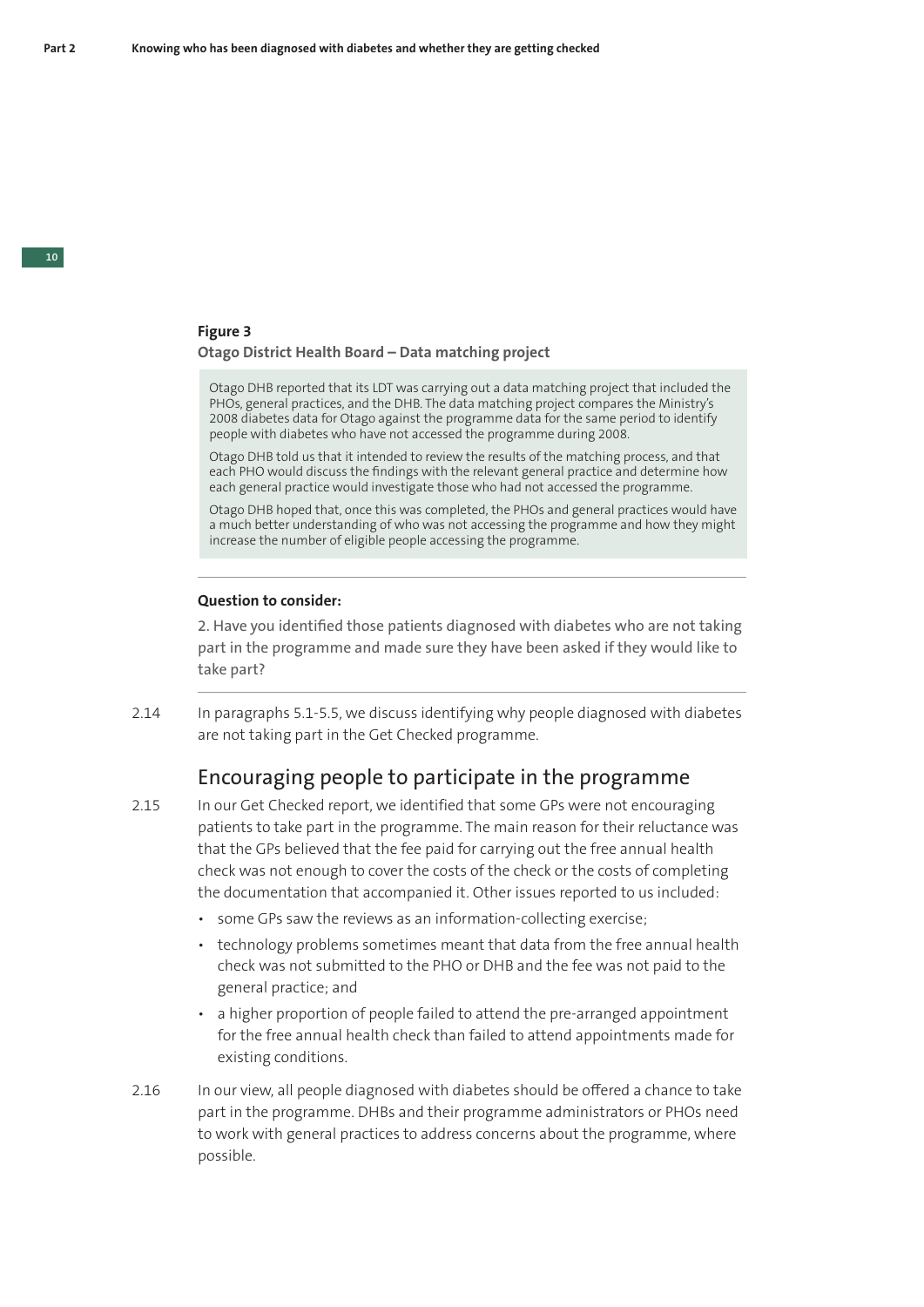- 2.17 In our 2009 survey, one DHB told us that low participation in the programme by general practices was still an issue. This DHB reported to us that its GPs view the checks as an administrative data collection exercise and the wrong driver for better diabetes management. Although the GPs see the individual measures in the review as valid, they do not support the concept of an annual review about a single disease when people with diabetes may have other conditions, and need ongoing management of all of them.
- 2.18 Some DHBs reported that they had taken some steps to encourage GPs to promote and support the programme. Several DHBs reported to us that they have increased the funding to general practices for each free annual health check to better reflect the work involved. Waikato DHB told us that it has encouraged its PHOs to ensure that patients diagnosed with diabetes, especially Māori and Pacific Island patients, are encouraged to join the programme by way of its local quality indicator programme.

## **Question to consider:**

3. Where GPs may not be promoting and supporting those diagnosed with diabetes to take part in the programme, have you (or your programme administrator or PHOs) considered whether you need to address concerns that GPs in your district might have about the Get Checked programme?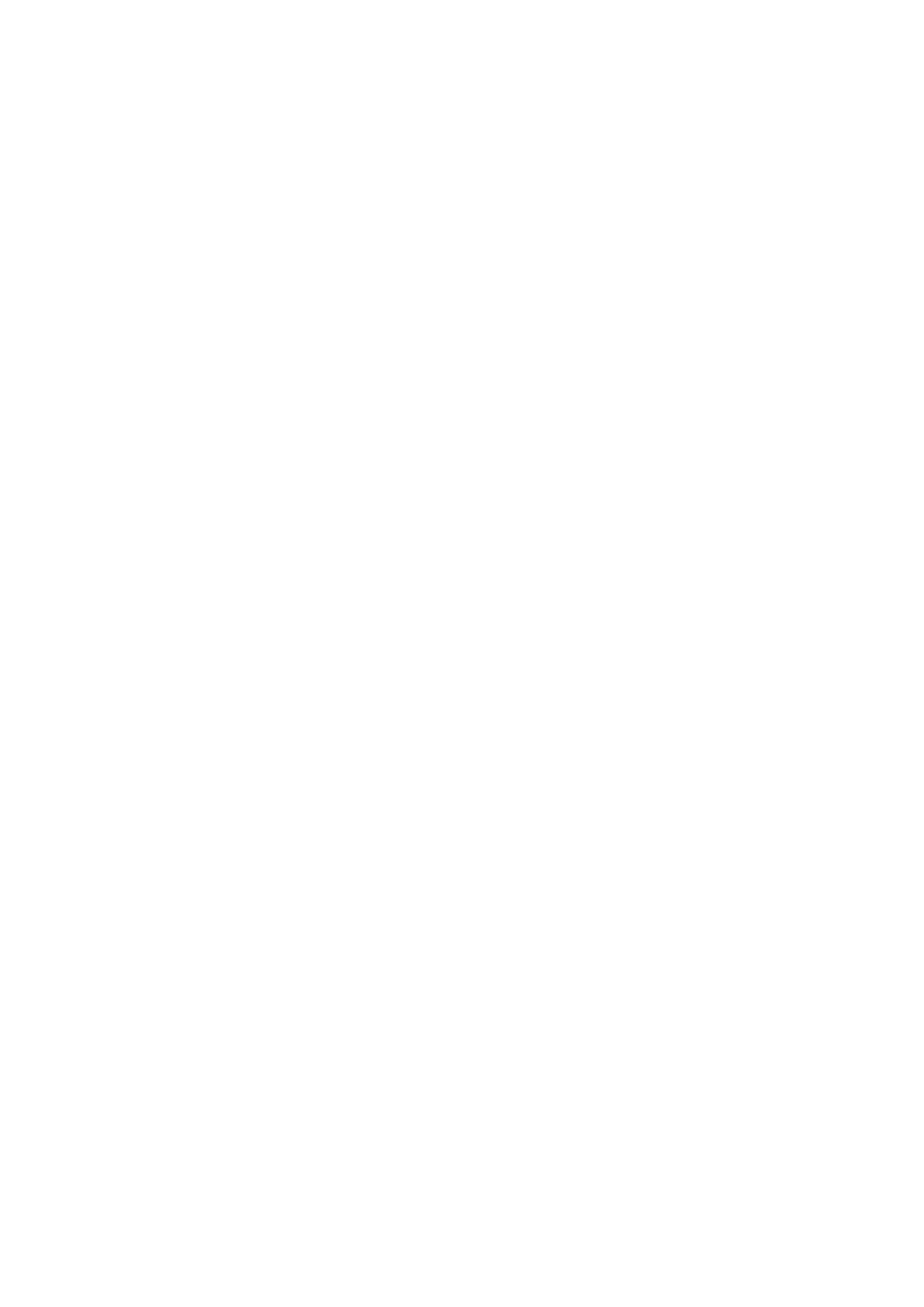# Part 3 **Analysing, reporting, and using information from diabetes services**

## Regular reporting of programme data to general practitioners

- 3.1 In our Get Checked report, we recommended that programme administrators (or PHOs) regularly analyse and report information from the programme to GPs to enable them to benchmark their performance.
- 3.2 In 2009, most DHBs reported to us that programme administrators (or PHOs) are regularly analysing and reporting data from the programme to GPs. Most DHBs told us that the frequency of reporting to general practices was either monthly or quarterly. In our view, this frequency is appropriate.
- 3.3 Only one DHB told us that its programme administrator was not regularly reporting information from the programme to GPs. We encourage this DHB, and any others where programme administrators or PHOs are not reporting to GPs, to work with programme administrators or PHOs to achieve regular reporting to GPs.

## **Question to consider:**

4. If the GPs in your district are not receiving regular reports on the Get Checked programme, have you identified what needs to be done to achieve regular reporting and are you addressing the problem?

## Identifying improvements to the programme

- 3.4 In our Get Checked report, we recommended that the Ministry and DHBs analyse data from the programme to better understand how the programme and other factors contributing to diabetes care are linked, and to identify how diabetes care can be improved further (including how the programme can be improved).
- 3.5 We suggested that cohort analysis<sup>3</sup> might be helpful in showing whether the programme was leading to more effective management of diabetes.
- 3.6 Since our Get Checked report, the Health Research Council4 commissioned a national study of a group of people in the programme who have Type 2 diabetes. The study examined changes in the health status and management of the group over two years. The results of the study were published in September 2008. The study concluded that participating in the free annual health check may have contributed to improving the clinical management of the group and reduced
	- 3 A cohort analysis follows a defined population, in this case defined by the year the people started participating in the programme, to establish whether there is any change in the recorded results over time.
	- 4 The Health Research Council is the Crown agency responsible for managing investment in public good health research. The Minister of Health is responsible for the Health Research Council, with most of its funding coming from Vote Research, Science and Technology.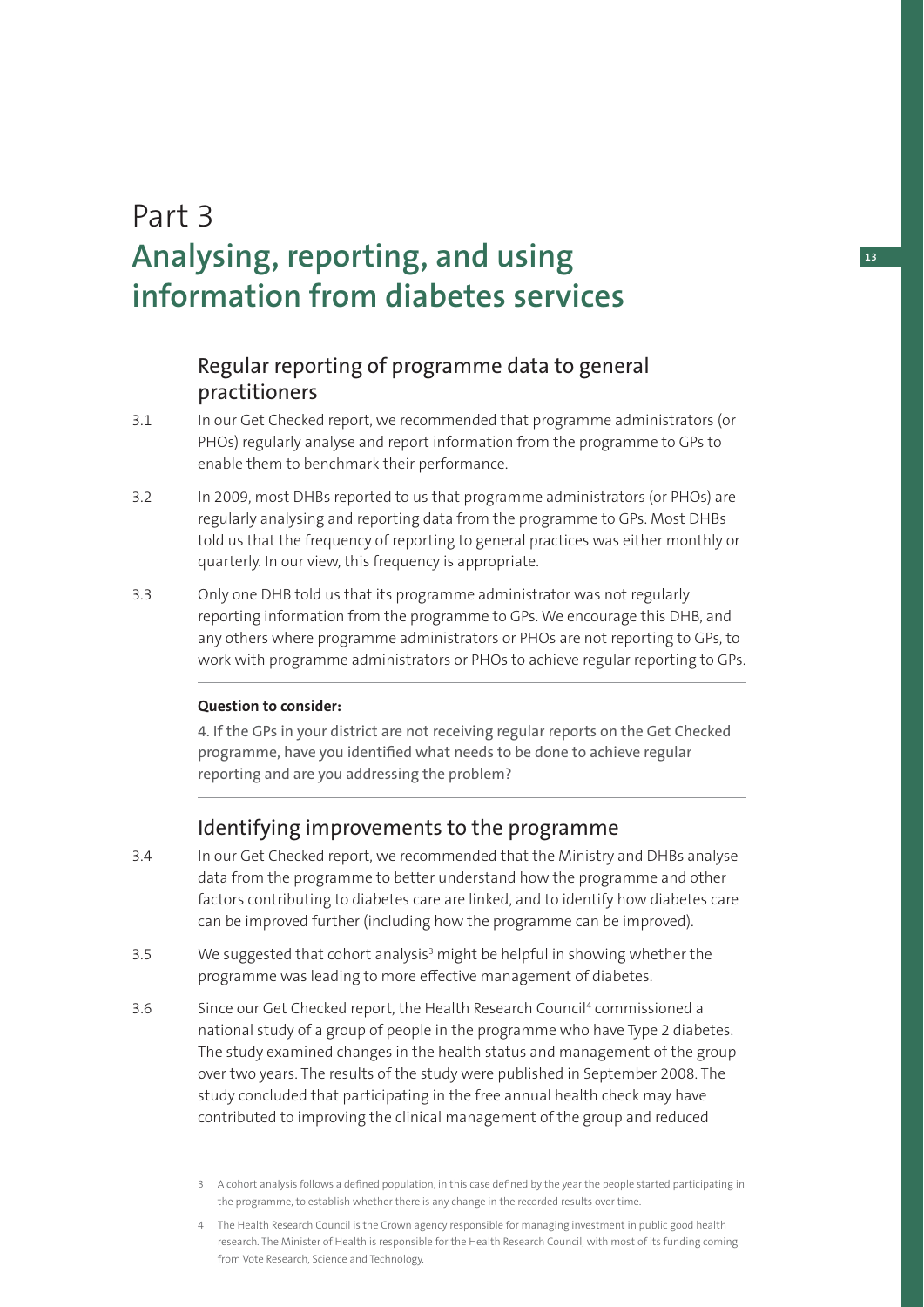disparities. The study acknowledged that removing restrictions on the use of statin in 2002, and introducing diabetes management guidelines in 2003, may also have improved the management standards.

- 3.7 In 2009, some DHBs reported to us that they had analysed the treatment and outcomes of patients taking part in the programme. For example, Waitemata DHB told us that it had compared data about patients who were taking part in the programme with those who were not. It found that those taking part in the programme had better process measures of care (for example, retinal screening rates) but that differences in intermediate outcomes (such as HbA1c levels) were small or non-existent. The DHB noted in its study that it was difficult to determine what caused the differences because these two patient groups may have been different for reasons other than participating in the programme.
- 3.8 No DHB reported to us that they had carried out cohort analysis using the data from the programme.

### **Question to consider:**

5. Have you considered (either individually or with other DHBs or organisations) carrying out further analysis (for example, cohort analysis) using the data from the Get Checked programme to identify improvements that could be made to diabetes care?

## Managing service demand

## **Current demand**

- 3.9 In our Get Checked report, we said that DHBs should collect information from their specialist diabetes services about:
	- the number of patients attending the service;
	- the complexity of patients' conditions; and
	- waiting times.
- 3.10 This would allow DHBs to identify whether there is a need for more services and, if necessary, to take action to provide more services.
- 3.11 In 2009, most DHBs reported that they were working towards collecting this information. For example, Capital and Coast DHB reported that its specialist diabetes team records information about its patients, including the reason for referral and waiting time. This information can be accessed when needed. The DHB's specialist diabetes team was also working on creating a program that will automatically analyse the information.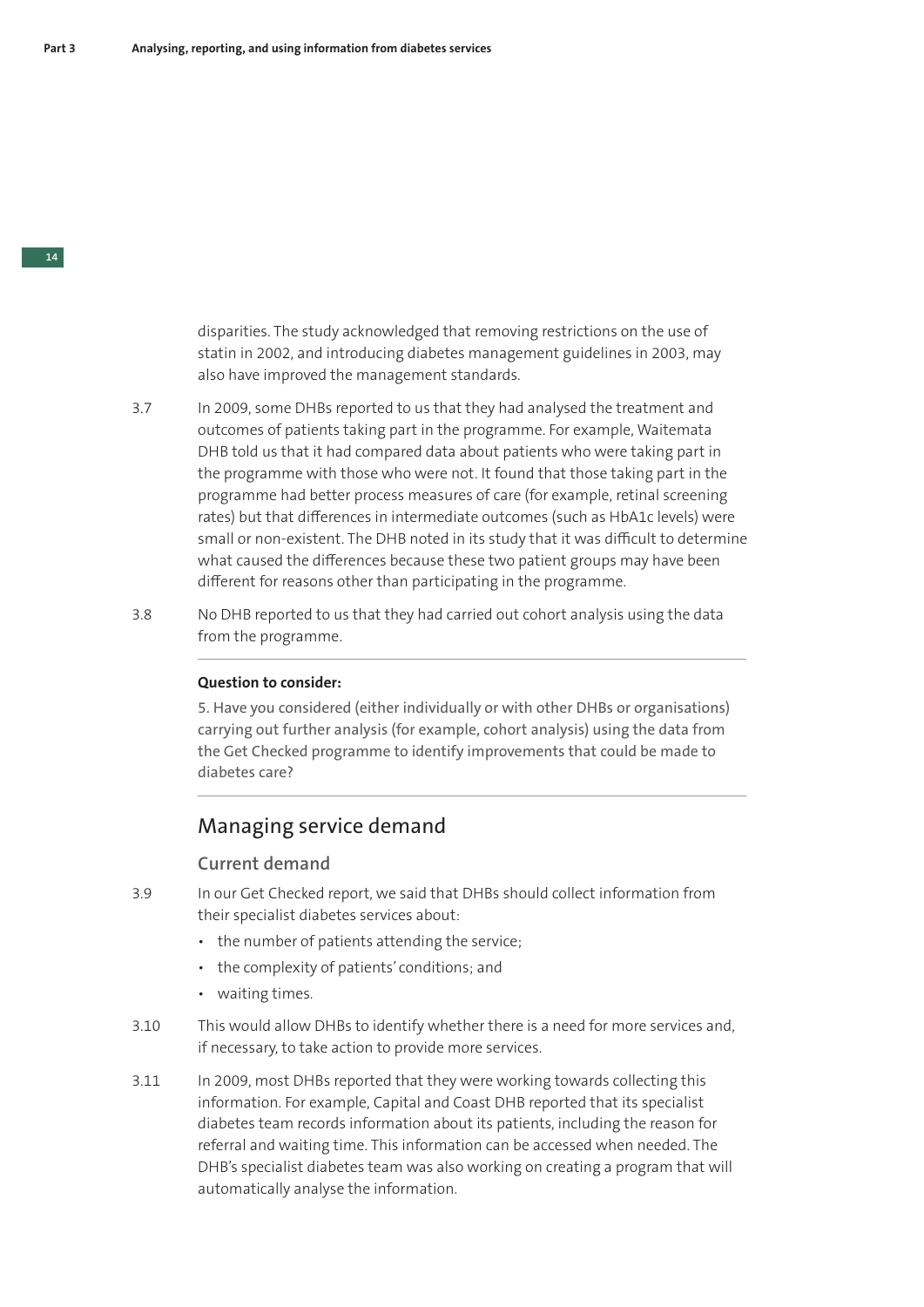## **Question to consider:**

6. Are you collecting enough information to identify any shortages in your specialist diabetes services and taking action to provide more services where they are needed?

## **Future demand**

- 3.12 In our Get Checked report, we said that DHBs should be using information from the programme about the number of people who are likely to suffer certain complications from diabetes. For example, the programme was collecting information on the number of people who may develop diabetic kidney disease. It is important that DHBs collect and use this type of information when planning services to treat patients with certain diabetes complications.
- 3.13 We recognise that some DHBs may be using this information already but did not report it to us in 2009.

### **Question to consider:**

7. Are you using information about the potential incidence of complications from diabetes to inform your service planning?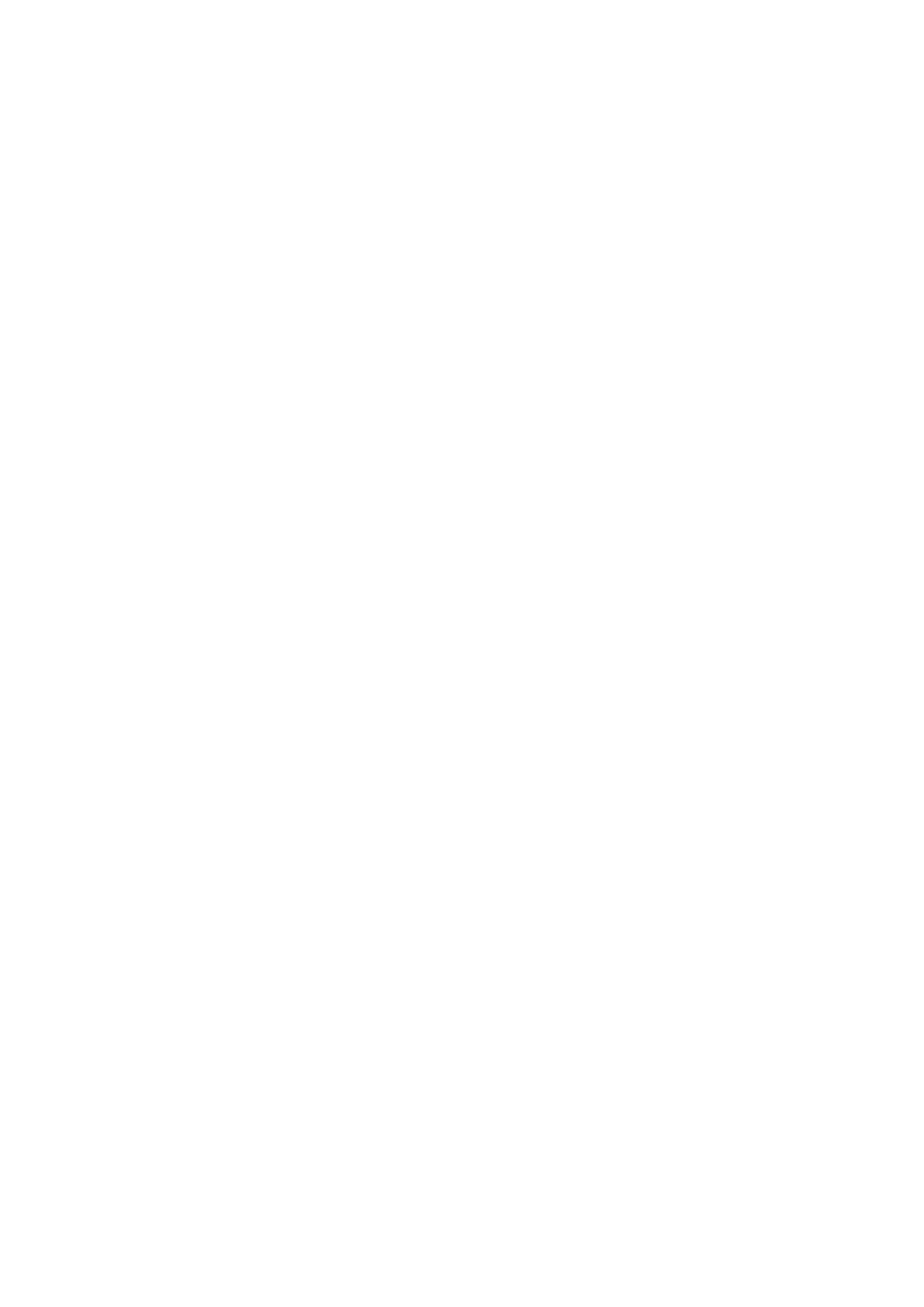## Part 4 **Checking the quality of the service**

## Clinical audit of diabetes care

- 4.1 In our Get Checked report, we recommended that DHBs (or their programme administrators or PHOs) use information in diabetes registers to identify general practices that may need extra support to manage patients diagnosed with diabetes. We then expected DHBs to carry out a more focused audit of the diabetes care that these general practices provide, to discover what the issue was and what support the DHB needed to provide.
- 4.2 In 2009, some DHBs told us that they carry out audits like this. For example, Counties Manukau DHB reported that it was working with its local provider, the Diabetes Project Trust,<sup>5</sup> to focus its audits of GPs on general practices that PHOs had highlighted as needing clinical assistance. The Diabetes Project Trust had initially identified those general practices with case management rates under 55% and those with retinal screening rates under 60% as needing clinical assistance.
- 4.3 We also understand that all PHOs are required to carry out clinical audits of their general practices under the DHB-PHO agreement. In our view, DHBs should use the information from these audits to identify general practices that need extra support to manage patients diagnosed with diabetes.
- 4.4 Many DHBs reported that they tend to provide support and education to general practices rather than auditing their clinical care to ensure that it is of an acceptable quality. Figure 4 sets out examples of this support and education.

### **Figure 4**

**Examples of quality improvement support that district health boards provided to general practices**

DHBs have told us that they have:

- resourced providers of local diabetes education to educate primary and secondary care clinicians;
- increased resourcing of PHO diabetes nurse educators who work with general practices to improve their management of diabetes patients;
- worked with the sector to prepare standardised assessment and care planning templates;
- employed diabetes co-ordinators to work with general practices on diabetes planning and management;
- funded software in general practices that supports diabetes assessment;
- diabetes specialists working with primary health care practitioners to promote, educate, and support best practice care in line with the guidelines;
- the LDT actively working with general practices and acting as a resource on effectively managing their diabetic population; and
- provided national-guidelines-based education to primary and secondary health care nurses.

**17**

5 The Diabetes Project Trust is a non-governmental organisation that runs and manages the Diabetes Care Support Audit (see page 37 in the Get Checked report).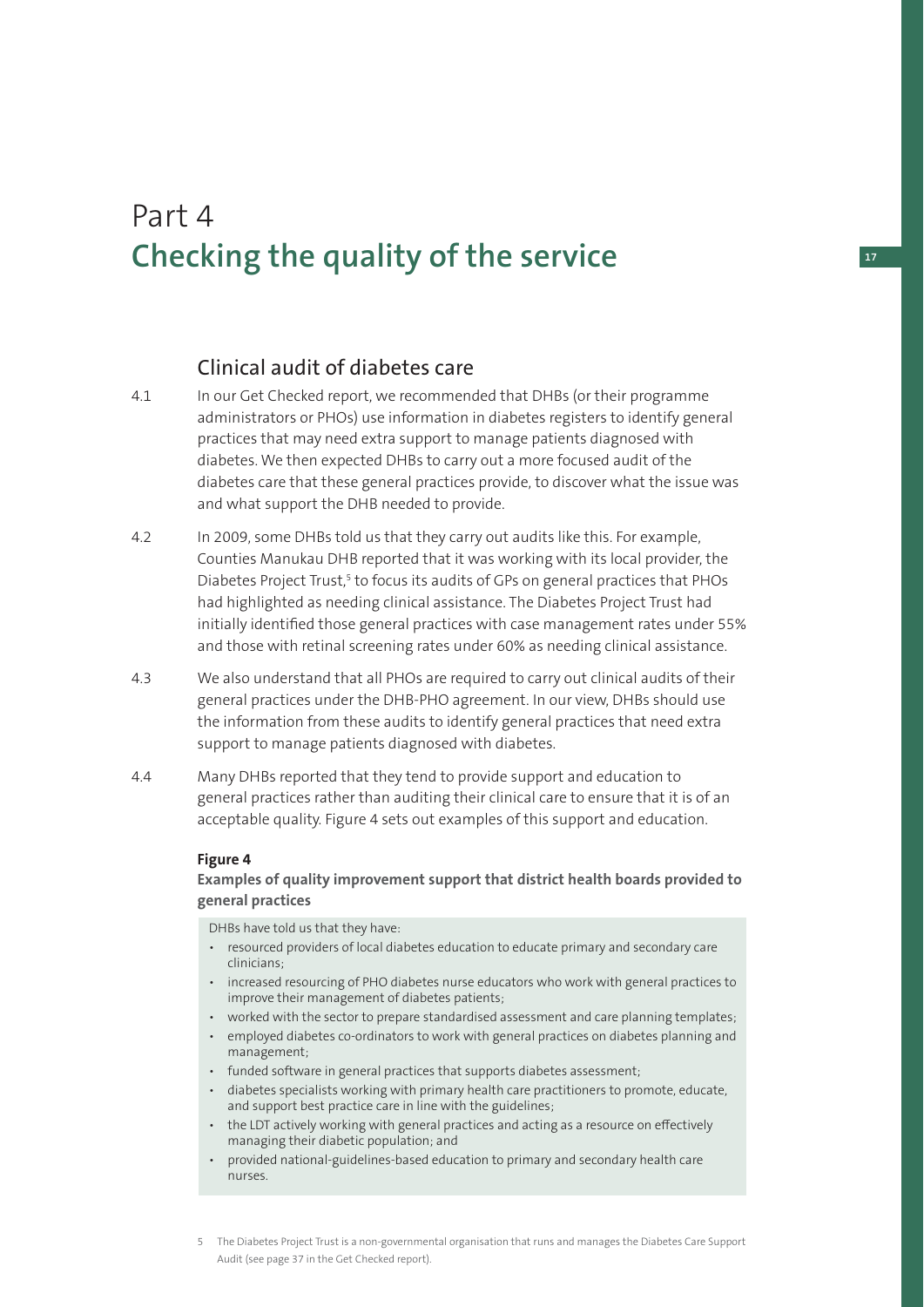- 4.5 We consider this work appropriate, but note that it is also important to ensure that patients receive diabetes care in line with the evidence-based best practice guidelines and national referral guidelines. In our view, an audit component would strengthen this work.
- 4.6 An audit component would also allow DHBs to identify where general practices need support and education in their diabetes care. Providing support and education will be more effective if it addresses identified issues of quality.

#### **Question to consider:**

8. Have you considered whether you or your PHO(s) should inform and complement the support and education for general practices with more in-depth audits of their diabetes care?

## Checking diabetes treatment plans

- 4.7 In our Get Checked report, we recommended that DHBs, their programme administrators, or their PHOs check that patients taking part in the programme were getting treatment plans and that the treatment plans were of an acceptable quality. Treatment plans can make a considerable contribution to the success of the programme. They encourage patients to effectively manage their diabetes and control their blood glucose levels.
- 4.8 Few DHBs reported to us in 2009 that they checked this. The ones that did told us that they have checked that patients were getting treatment plans, but have not checked the quality of those plans.

#### **Question to consider:**

9. Are you, your programme administrator, or your PHO(s) checking that diabetes treatment plans are of an acceptable quality?

## Establishing the effectiveness of treatment plans

- 4.9 In our Get Checked report, we recommended that DHBs (or their programme administrators or PHOs) monitor the effectiveness of the treatment plans in improving self-management of diabetes through lifestyle changes. Indicators of improved self-management may include reducing body mass indexes, reducing the number of people smoking, and improving HbA1c levels.
- 4.10 After we published the Get Checked report, the Government introduced Health Targets for diabetes care. All DHBs must now record and report each year the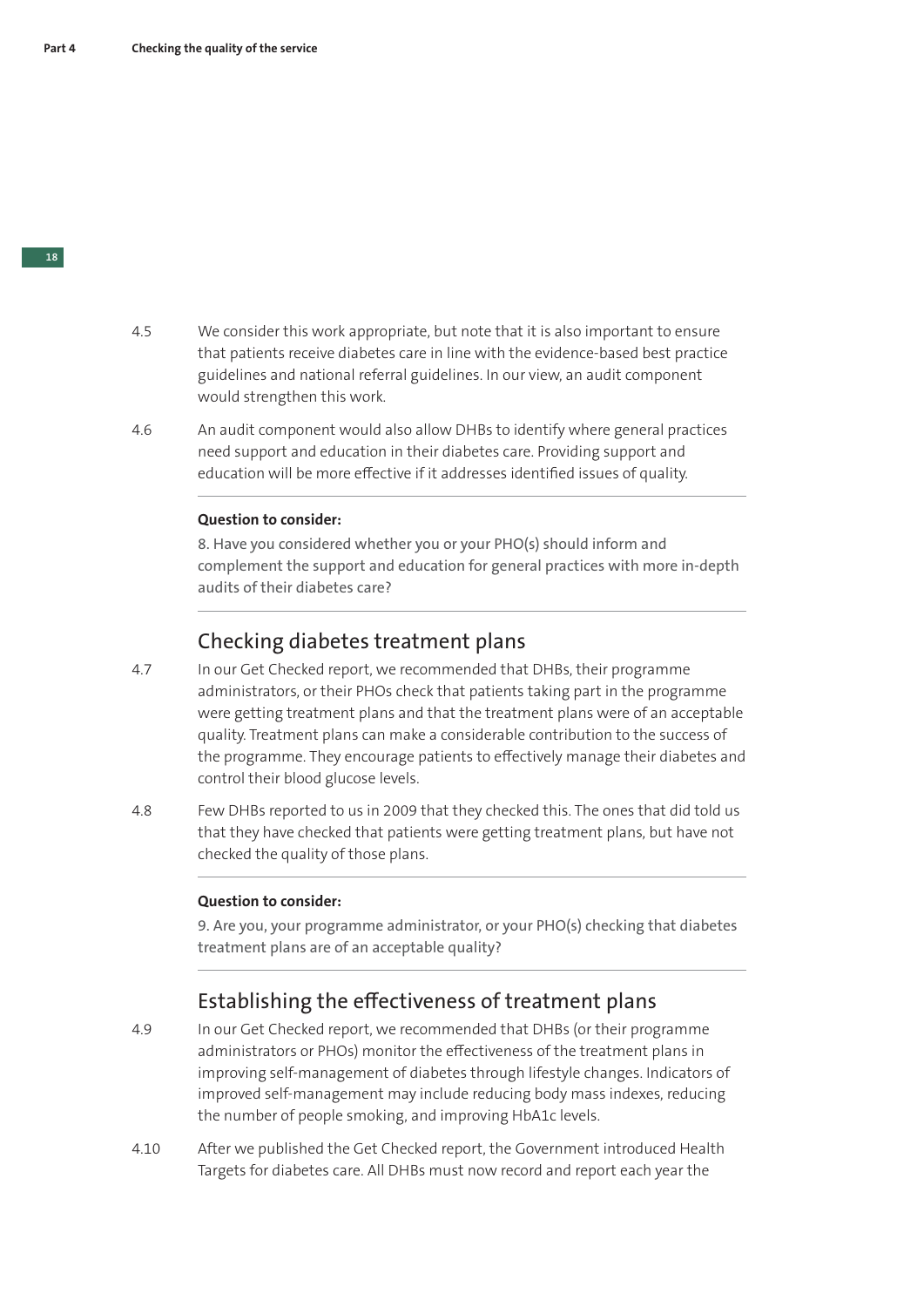proportion of people who have had a free annual health check with satisfactory or better diabetes control (as indicated by HbA1c levels).

- 4.11 A few DHBs reported using other indicators to monitor the effectiveness of treatment plans, such as lifestyle changes. For example, West Coast DHB told us that its PHO monitors the effectiveness of treatment plans by analysing information collected through the programme, such as smoking rates, medication rates, lipid levels, HbA1c levels, and blood pressure levels. This analysis is fed back to general practices with peer comparisons on a quarterly basis.
- 4.12 Auckland DHB also analyses information collected by its PHOs, such as smoking cessation rates, medication prescription rates, and HbA1c levels. The DHB shares this information with its PHOs and LDT annually.
- 4.13 Where the evidence indicates a lack of progress in improving self-management, DHBs (and their programme administrators or PHOs) need to work to improve it. In the Get Checked report, we reported examples of work to improve HbA1c levels. Figure 5 sets out these examples.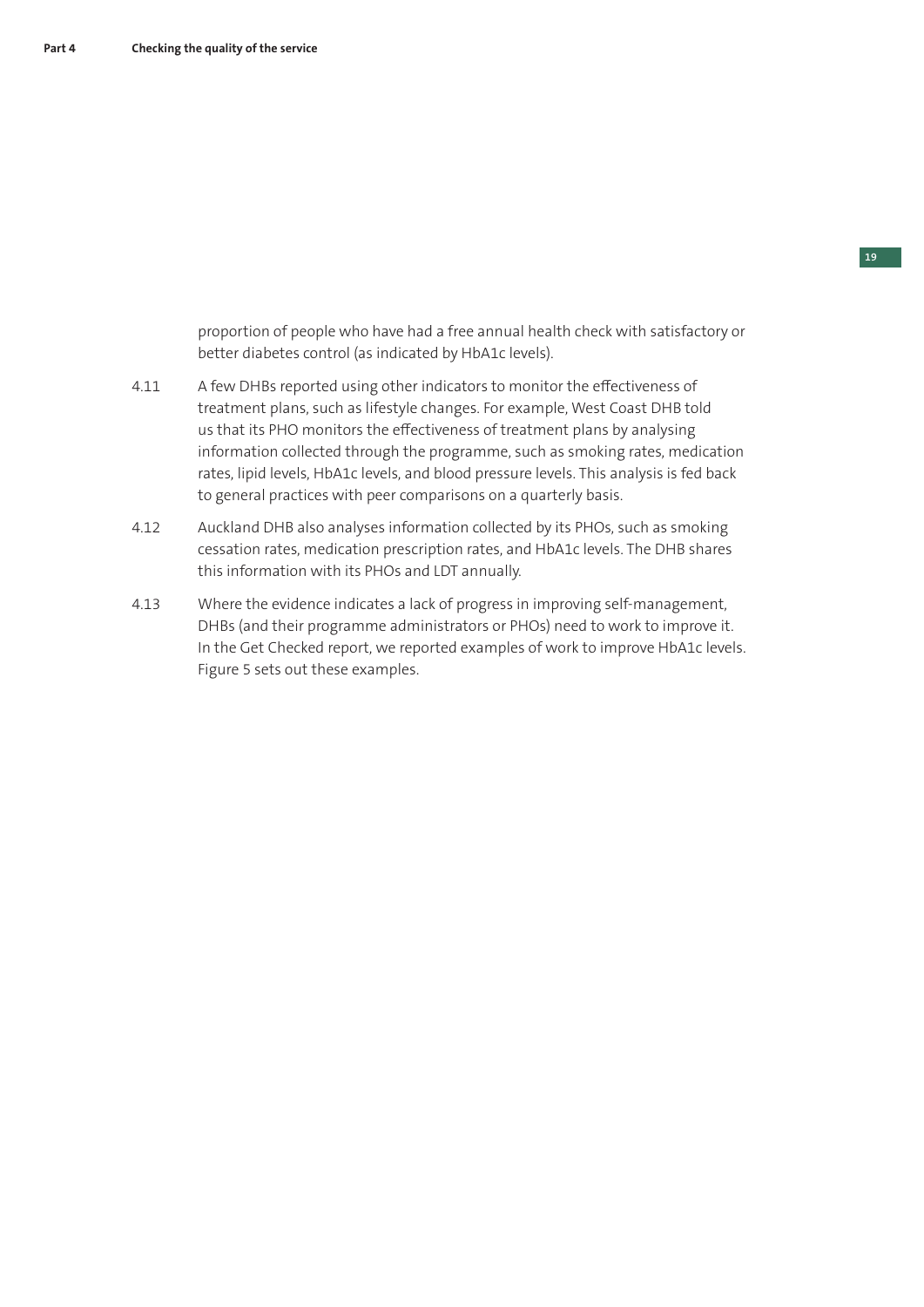## **Figure 5**

### **Examples of work to try to improve self-management of diabetes**

Counties Manukau DHB had offered a payment to general practices as an incentive to reduce HbA1c levels for a trial period. The incentive covered patients who had been enrolled in the Chronic Care Management programme because they had an HbA1c level greater than 9% and who had been in the Chronic Care Management programme for at least one year. For each general practice, the DHB planned to calculate the average HbA1c level for the group of qualifying patients at the time of their enrolment and pay \$20 for each patient in the group whose HbA1c level decreased by at least 1.5%.

South Link Health Incorporated introduced an Enhanced Diabetes Programme on 1 April 2005. The Enhanced Diabetes Programme provided an additional subsidised visit for patients who had an HbA1c level greater than 8% for two consecutive free annual health checks. The main purpose of this extra visit was to focus on lifestyle and medication changes.

#### **Question to consider:**

10. Are you, your programme administrator, or your PHO(s) working to improve the effectiveness of the treatment plans in improving self-management of diabetes where there is evidence of a lack of progress?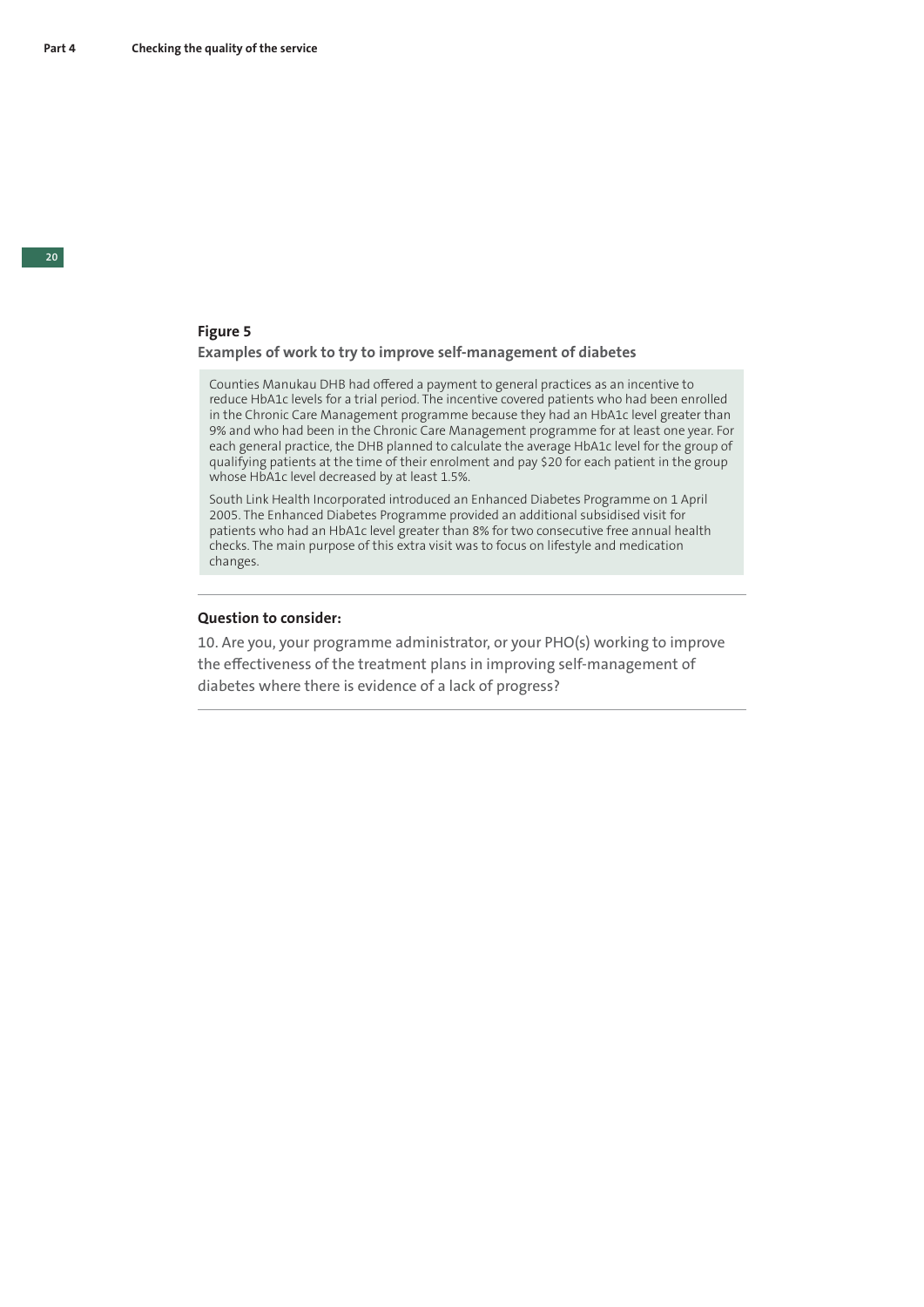# Part 5 **Making it easier to take part in the programme**

## Recording why people decline the free annual health check

- 5.1 In our Get Checked report, we recommended that DHBs record the reasons patients give for turning down the free annual health check. Having this information would allow DHBs to recognise any common barriers to people accessing that check and to take action to remove these barriers, if possible.
- 5.2 We recognise that people diagnosed with diabetes have the right to decide whether they take part in the programme. However, some people may not take part in the programme because of reasons outside of their control. For example, a patient may decline a free annual health check because they cannot easily attend an appointment during their GP's normal opening hours because of work or family commitments.
- 5.3 In our 2009 survey, few DHBs provided us with information about whether GPs in their district were recording the reasons why patients declined to take part in the programme. One DHB told us that its PHO collects the general reasons for patients declining to take part in the programme.
- 5.4 Some DHBs reported that they carry out other activities to discover why people were not getting checked. These activities were often targeted at particular groups with low uptake of the programme, such as Māori and Pacific Island groups. For example, Canterbury DHB told us that it had contracted a market research company to survey patients diagnosed with diabetes. The survey's aim was to examine the lack of uptake of programmes for primary care diabetes management, such as the Get Checked programme. Capital and Coast DHB told us that it supports an annual Pacific Diabetes Fono, during which issues about accessing diabetes care are discussed.
- 5.5 We support the use of these methods and consider that they may be effective and efficient in discovering why people are not taking part in the programme.

### **Question to consider:**

11. Are you working to identify why patients are not taking part in the Get Checked programme?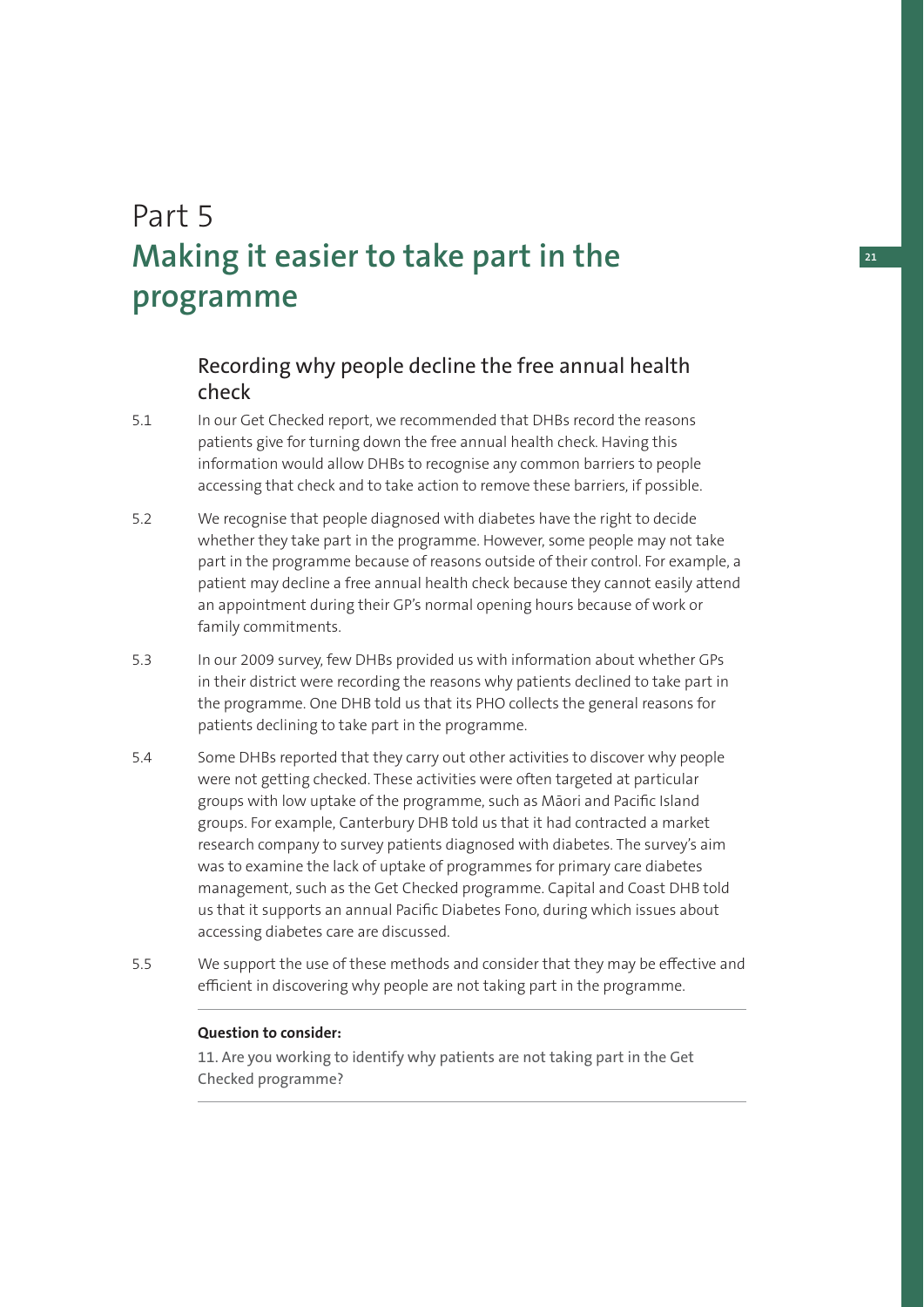## Removing barriers for Māori and Pacific Island peoples to diabetes care

- 5.6 In our Get Checked report, we said that DHBs should have initiatives to remove barriers to Māori and Pacific Island peoples accessing diabetes care. It is important that Māori and Pacific Island peoples have access to diabetes care because they have significantly worse health outcomes than other people with diabetes.
- 5.7 In our 2009 survey, most DHBs told us that they had initiatives to reduce barriers to accessing diabetes care for their Māori and Pacific Island populations. They had different approaches to this, although several had a focus on providing diabetes care through services other than general practices. Figure 6 sets out some examples of DHBs' initiatives to improve access to diabetes care for Māori and Pacific Island peoples.

### **Figure 6**

**Examples of initiatives to remove barriers for Māori and Pacific Island peoples diagnosed with diabetes**

Auckland DHB told us that it had adopted strategies to optimise access for high-needs groups (including Māori and Pacific Island peoples). These strategies included access to interpreting services in primary health care, increasing the capacity of general practices in high-needs areas with large Māori and Pacific populations to provide appointments outside of traditional opening hours, and providing courses on diabetes self-management.

Bay of Plenty DHB reported that its transportation scheme for patients in a low socioeconomic area of its district was proving very successful.

Capital and Coast DHB told us that, among other initiatives, it had established Diabetes Nurse Educator roles to provide clinical and general-practice-based support for Māori and Pacific peoples to improve diabetes management.

Nelson Marlborough DHB reported that both of its PHOs had established good links with Māori health providers and local marae for delivering diabetes services to Māori diagnosed with diabetes in an appropriate setting. In Marlborough, the Tane Ora conference and the Vascular Risk Assessment service (delivered through practices and community venues) have identified Māori with diabetes, or at risk of developing diabetes, and supported them to enter the care of a general practice. Kimi Hauora Wairau (Marlborough PHO) provides funding, training, and professional development for the nurses of two Māori health providers working in diabetes care, supporting the provision of diabetes care in a kaupapa Māori environment.

Waikato DHB told us that it had given PHOs an incentive, through a local quality indicator programme, to target Māori and Pacific Island peoples to have an annual review.

5.8 However, it is not always clear how effective these initiatives have been in removing barriers for Māori and Pacific Island peoples accessing diabetes care. We discuss the evaluation of such initiatives in paragraphs 5.15-5.18.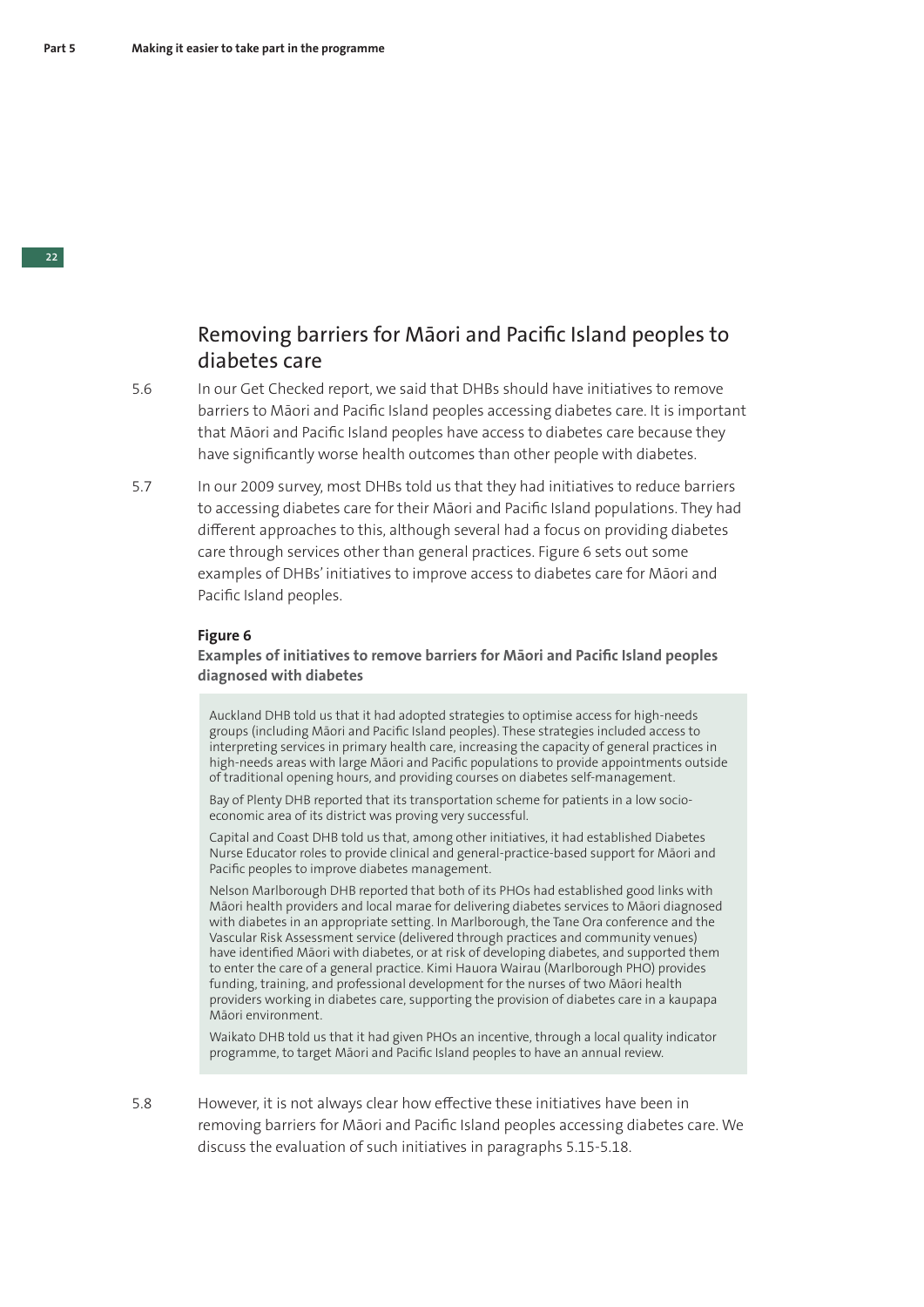### **Question to consider:**

12. Do you have initiatives in place to remove barriers to diabetes care for Māori and Pacific Island peoples?

## Removing barriers for other groups to diabetes care

- 5.9 In our Get Checked report, we recommended that DHBs consider whether any other groups had trouble accessing the programme and create initiatives to improve access for those groups, if possible. In particular, we noted that some Asian ethnic groups had a high prevalence of diabetes.
- 5.10 In 2009, Auckland DHB told us that it had identified a need for additional support for the Asian ethnic group to access diabetes care. Auckland DHB reported that it had employed a diabetes nurse specialist since 2008 specifically to work with this ethnic group, and with providers with a high proportion of people from this ethnic group in their general practices. This DHB has the highest proportion of Asian people in its population. In our view, this is a positive step towards supporting this ethnic group to access diabetes care.
- 5.11 Some other DHBs reported that they did not have initiatives to support other population groups to access diabetes care. This was because they had high numbers of Māori and Pacific Island peoples or small numbers of other groups, or both. However, only one of these DHBs told us that it had information that the Asian community in its district was satisfactorily accessing primary health care. DHBs need to provide additional support to groups where there is evidence that these groups are not satisfactorily accessing diabetes care.
- 5.12 Some DHBs reported to us that they had identified other groups needing extra support to access annual checks, such as:
	- those living in low income areas;
	- refugees and migrants;
	- children and adolescents;
	- seasonal workers; and
	- those living in rural areas.
- 5.13 Figure 7 sets out the groups some DHBs had identified and the support they reported having in place.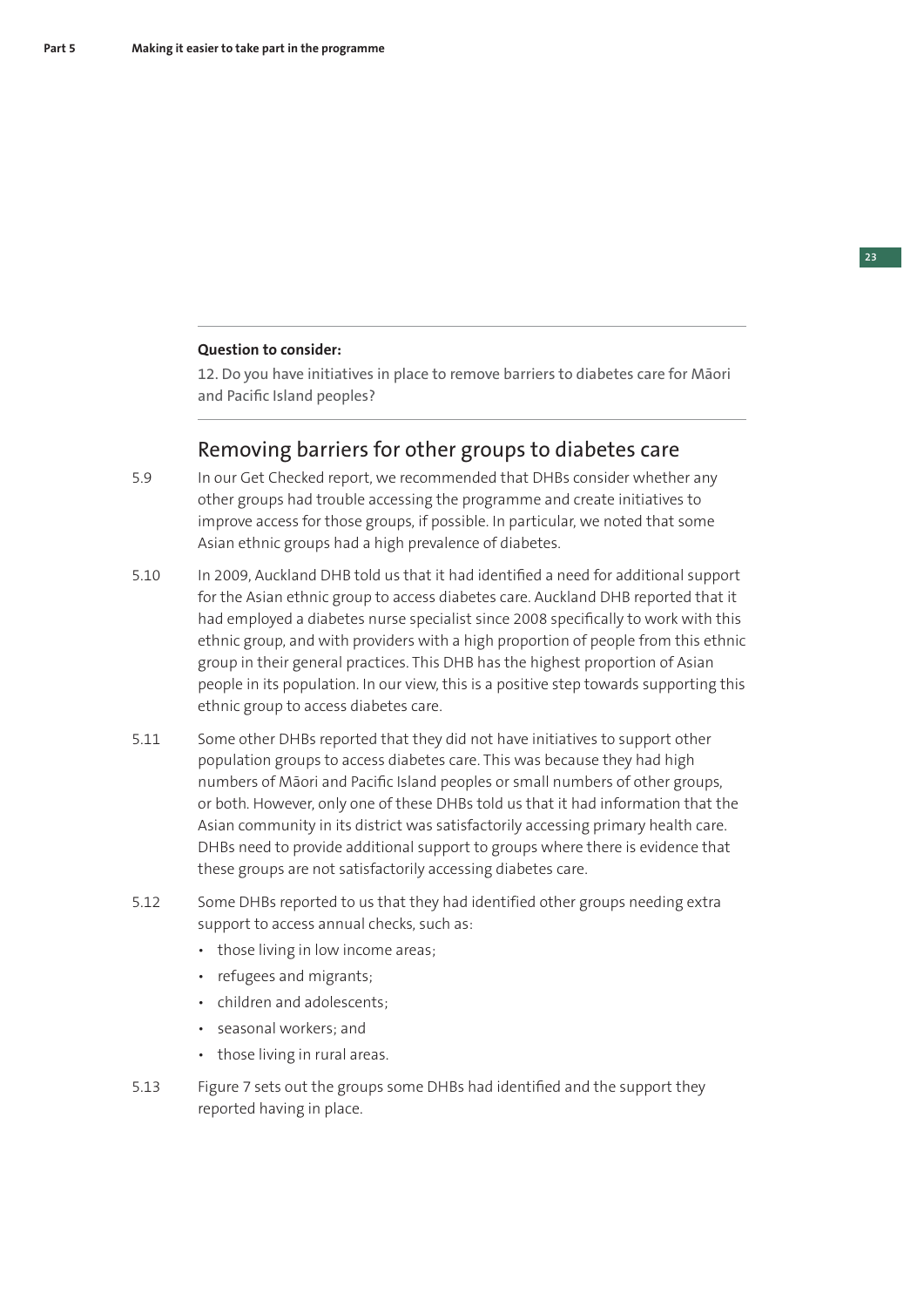### **Figure 7**

### **Other groups identified as needing support to access diabetes care and initiatives to support access**

Capital and Coast DHB reported that its other high-needs populations, including those in low income areas and refugees, are able to access some additional support. A high number of this population live in one of the targeted areas for the diabetes nurse specialists that is also provided with a PHO diabetes nurse.

Hutt DHB reported that it has created specific services for children and adolescents with diabetes. It reported that "Paediatric clinics are clustered around age-banded cohorts with joint child and parent sessions run prior to Outpatient clinics, which increases practical day to day supports within this vulnerable group". It also had services to send text messages to adolescents. Its LDT had identified that the DHB needs to consider the needs of migrants and refugees in the future.

Nelson Marlborough DHB reported that the needs of its other low-income populations are served by existing Māori health providers and, in rural areas, by the DHB's rural services. In rural Marlborough, people receive care from satellite medical clinics in Havelock and Seddon. Eligible seasonal workers in Marlborough receive care from the range of general practices in Marlborough.

5.14 Other DHBs should consider whether other groups within their district need additional support to access diabetes care.

### **Question to consider:**

13. Have you established whether groups other than Māori and Pacific Island peoples in your district are satisfactorily accessing diabetes care, and do you have arrangements to support access by these groups where it is needed?

## Evaluating and sharing successful initiatives to remove barriers to diabetes care

- 5.15 In our Get Checked report, we recommended that initiatives to help certain groups to access diabetes care be evaluated to test whether they are achieving their goal. Such evaluation would also identify any improvements that could be made to the programme. Without knowing how effective initiatives are, DHBs and PHOs may be wasting their resources.
- 5.16 Few DHBs reported to us in 2009 that they had measures to evaluate initiatives for removing barriers to accessing diabetes care. No DHBs provided detailed information on their work.
- 5.17 In our view, any initiatives evaluated as successful should be shared with other DHBs and PHOs to see whether they could be successful in other districts.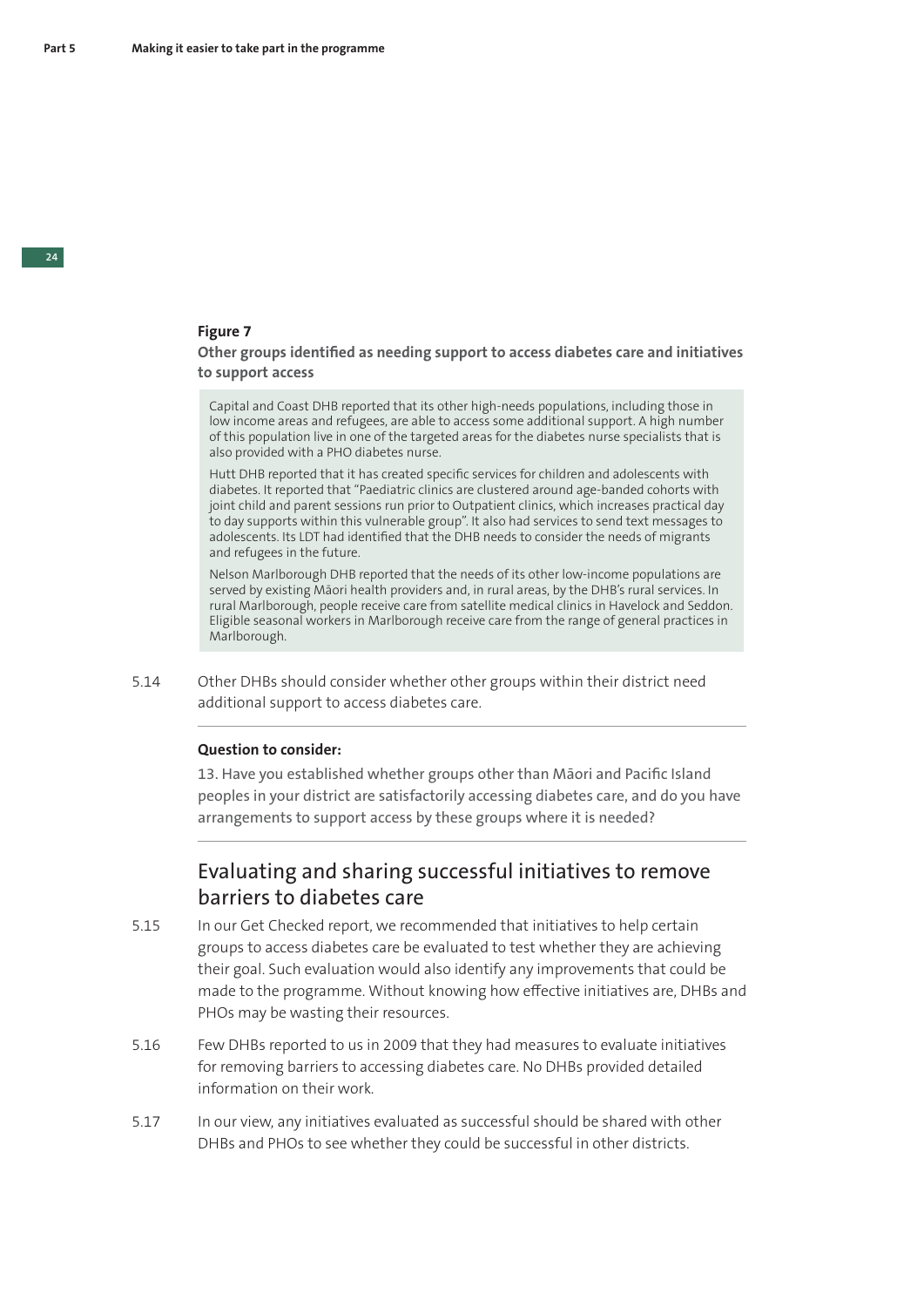5.18 Some DHBs told us that they were sharing successful initiatives. Figure 8 sets out some examples of the ways DHBs reported sharing successful initiatives.

#### **Figure 8**

**Examples of sharing successful initiatives for removing barriers to accessing diabetes care**

**Auckland DHB** reported that it had set up an information network and various forums where PHOs and other organisations can share their experiences and highlight what is working for them.

**Capital and Coast DHB** told us that it supported discussion about existing initiatives at various forums within its district, including LDT meetings, the PHO Advisory Group, and the Primary/Secondary Clinical Governance Group.

**MidCentral DHB** reported that it and its PHO had been sharing with other DHBs its successes with the programme and with the Diabetes Service Plan.

### **Question to consider:**

14. Do you know whether initiatives you and your PHOs have to remove barriers to accessing diabetes care are effective, and are you sharing successful initiatives within your district and with other DHBs?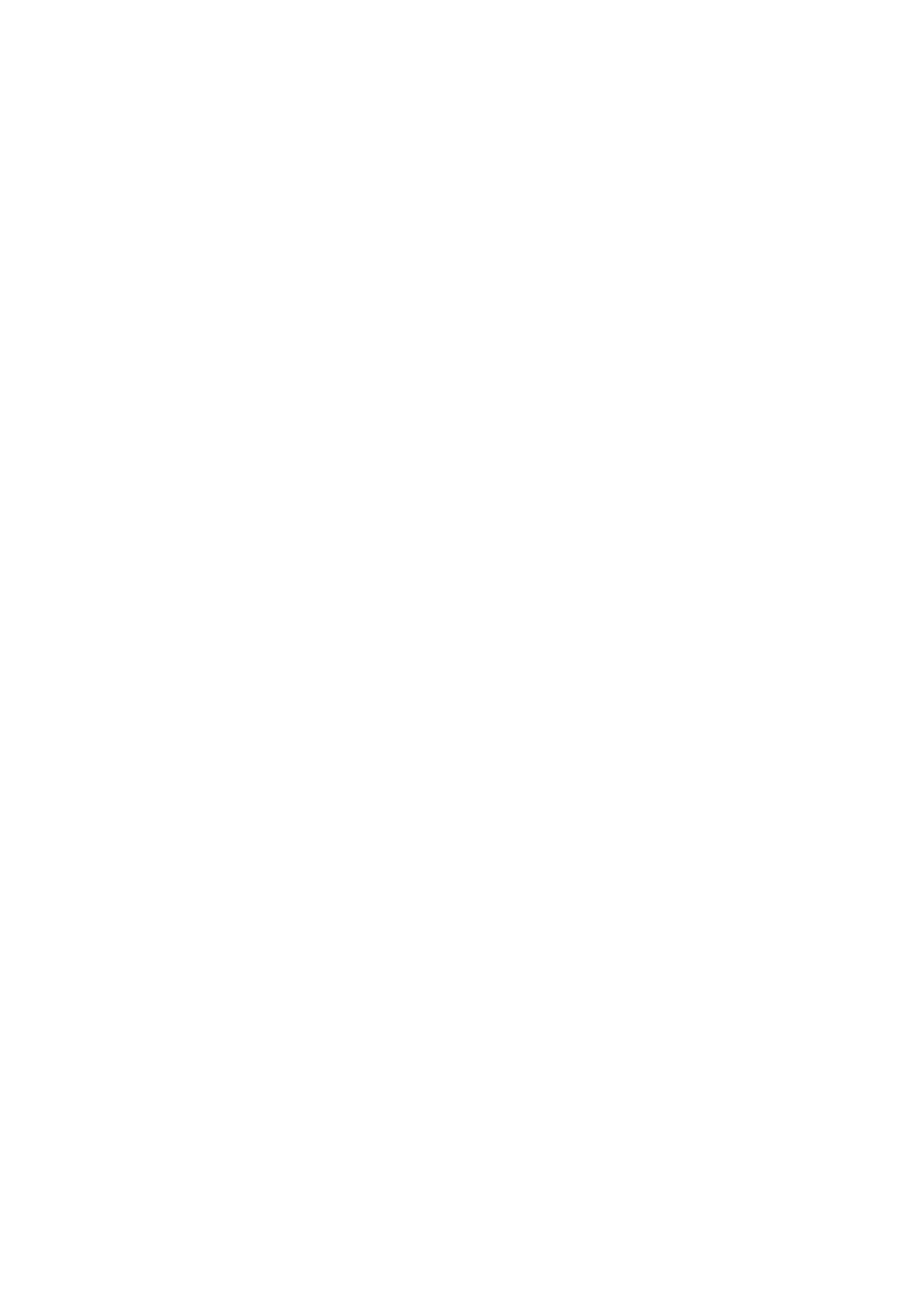# Part 6 **Working with local diabetes teams**

## Improving the effectiveness of local diabetes teams

- 6.1 In our Get Checked report, we found that none of the LDTs we visited were as effective as they could have been. For example, none of the LDTs were fully meeting the requirements set out in the LDT service specification. We recommended that DHBs ensure that their LDT was as effective as possible.
- 6.2 Many DHBs told us in 2009 that they were working to review or improve the effectiveness of their LDTs. For example, Southland DHB told us that the management of its LDT moved from the DHB's Planning and Funding team to the PHO in January 2009 to provide greater independence for the LDT. Waitemata DHB reported that it had reviewed its LDT in 2008 and created a new group called the Diabetes Clinical Advisory Group that includes all the roles of the LDT. This group includes representatives of all stakeholders and has an increased strategic role.

## **Question to consider:**

15. If your LDT is not working as effectively as it should be, what are you doing to help it be more effective?

## Analysis by local diabetes teams of secondary diabetes service gaps

- 6.3 In our Get Checked report, we considered that LDTs should meet the service specification requirement to include analysis of primary care data and other clinical information in their annual report. For "other clinical information", LDTs are required to collect and analyse information from specialist diabetes services. Analysing this information would enable shortages in services provided at a secondary care level to be identified. This would also allow a picture of patients diagnosed with diabetes treated in secondary care to be established and enable comparisons between secondary care units throughout the country.
- 6.4 In 2009, 18 out of 21 DHBs had LDTs. Only a few of the 18 DHBs reported that their LDTs were identifying shortages at both the primary and secondary care levels. However, we have reviewed the annual reports from these few LDTs for the 2008/09 year, and they do not indicate that they have analysed the demand and supply for secondary diabetes services.

### **Question to consider:**

16. Are you helping your LDT to analyse information from secondary care to identify service shortages?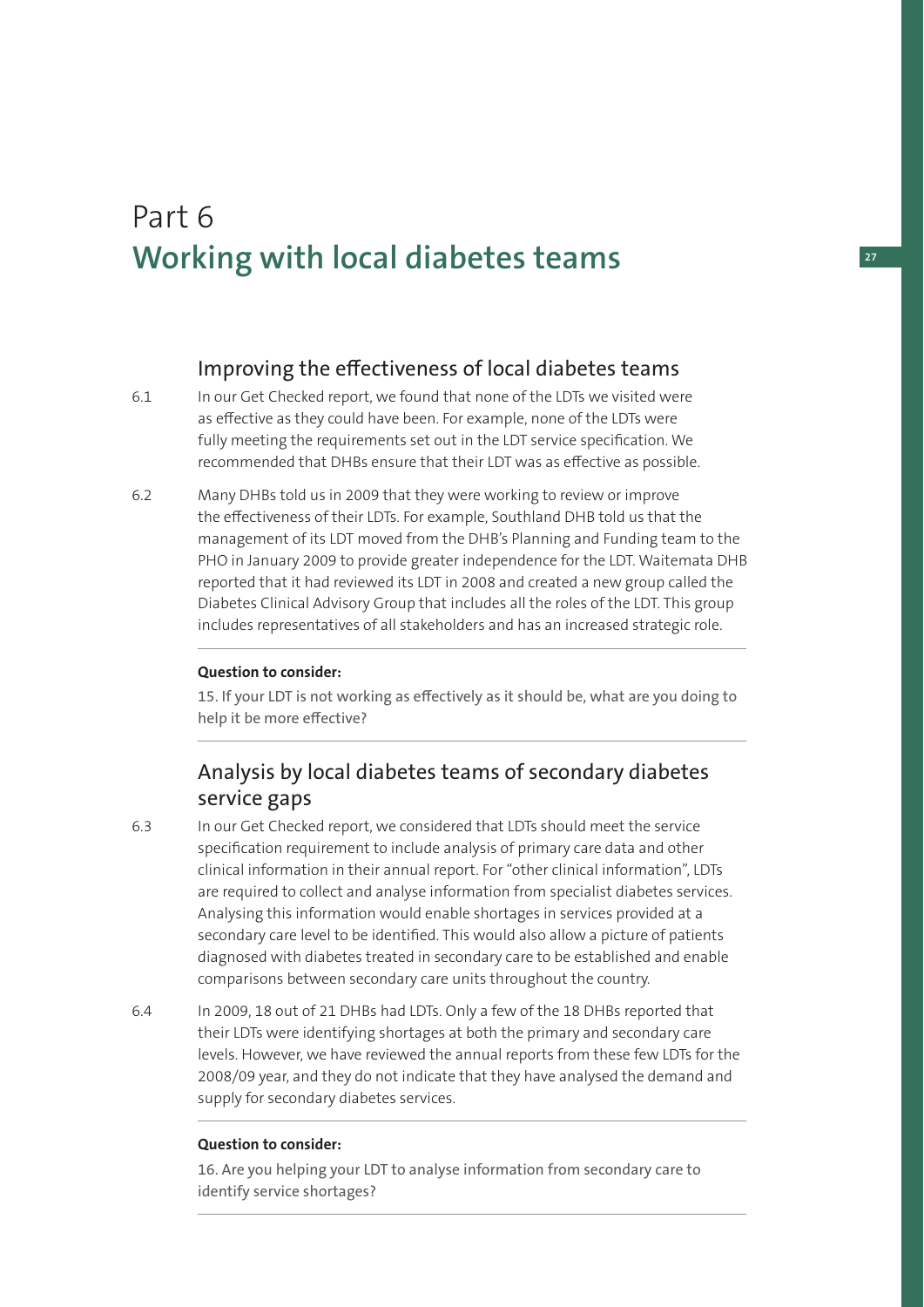## Listening to your local diabetes team

- 6.5 In our Get Checked report, we reported that most of the LDTs we talked to found it hard to get DHBs to listen to their recommendations. We recommended that DHBs give due consideration to recommendations that their LDTs make so that the resources that are dedicated to LDTs are not going to waste. We consider that DHBs responding to their LDT's reports in a timely manner is good practice.
- 6.6 In 2009, many DHBs told us that they were working with their LDTs to include their advice when planning diabetes services. Several DHBs told us that their LDTs' recommendations were put into effect through the direct involvement of the DHB's planning and funding staff in the LDT, or through the annual planning process. For example, Canterbury DHB has a dedicated staff member within its Planning and Funding division who liaises with the LDT. Also, the DHB's planned diabetes outputs for 2009/10 were aligned with working towards the LDT's recommendations.
- 6.7 Waitemata DHB told us that there was an agreed expectation that the DHB will provide a response to the LDT's recommendations but that the recommendations cannot be binding. Waikato DHB reported that, when its LDT submitted its next report to the DHB Community and Public Health Advisory Committee, the DHB would submit an action plan detailing the DHB's response to the recommendations made.

### **Question to consider:**

17. Are you giving your LDT's reports, including any recommendations, due consideration and responding to them in a timely manner?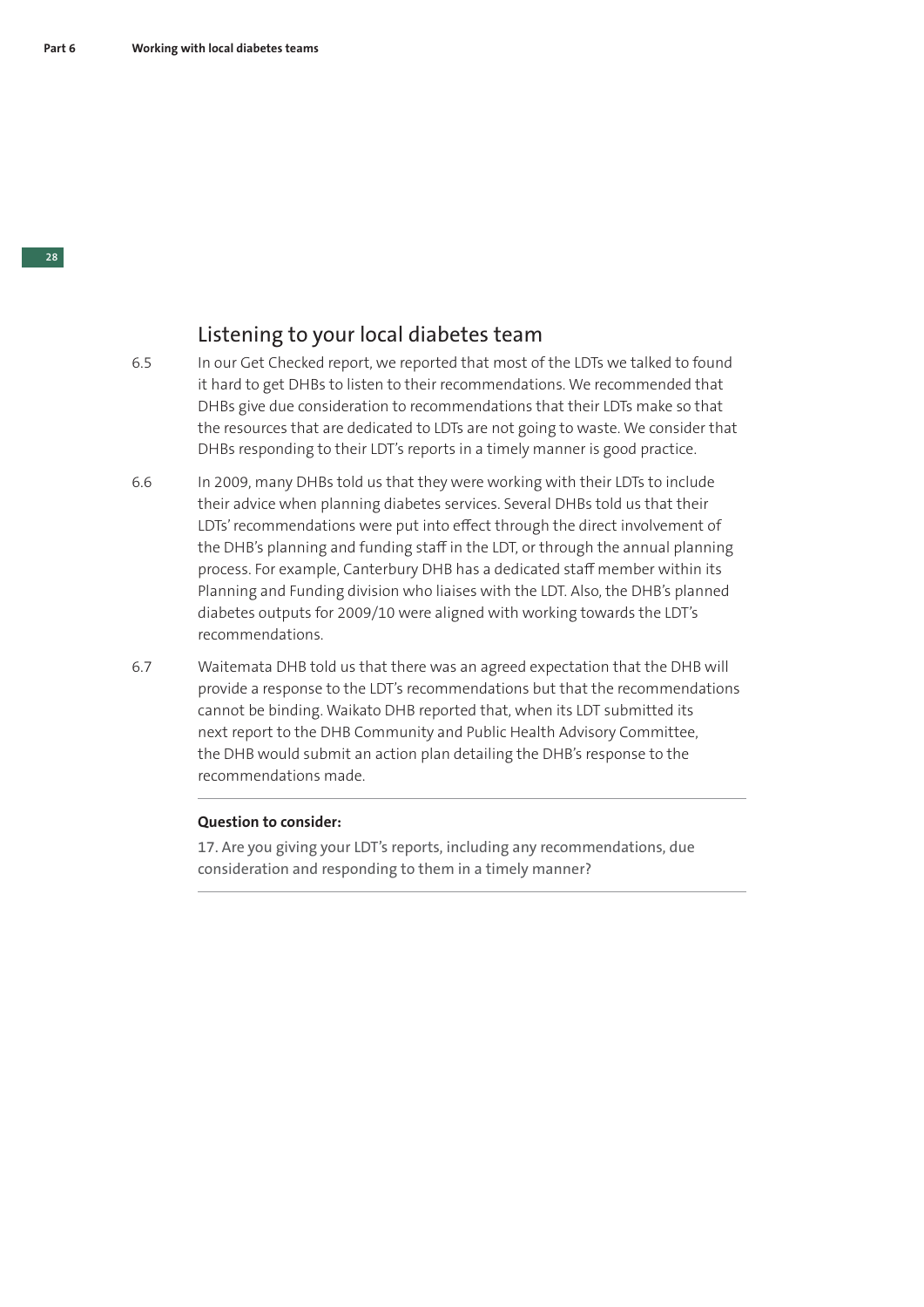# Appendix 1 **How our recommendations correspond to sections in this document**

| Sections in this document<br>Original recommendations |                                                                                                                                                                                                                                                                                                                                                                              |                                                                                                                                                                                                                                        |
|-------------------------------------------------------|------------------------------------------------------------------------------------------------------------------------------------------------------------------------------------------------------------------------------------------------------------------------------------------------------------------------------------------------------------------------------|----------------------------------------------------------------------------------------------------------------------------------------------------------------------------------------------------------------------------------------|
| 1                                                     | We recommend that district health boards work<br>with programme administrators to identify those<br>patients in patient management systems who have<br>been diagnosed with diabetes.                                                                                                                                                                                         | Identifying people who<br>have been diagnosed with<br>diabetes (Part 2)                                                                                                                                                                |
| $\overline{2}$                                        | We recommend that district health boards work<br>with programme administrators to identify those<br>people in the population diagnosed with diabetes<br>who are not taking part in the programme, ensure<br>that they have been invited to join the Get Checked<br>programme, and (if possible) note and address their<br>reasons for declining.                             | Identifying people diagnosed<br>with diabetes who are not<br>getting checked (Part 2)<br>Encouraging people to<br>participate in the programme<br>(Part 2)<br>Recording why people decline<br>the free annual health check<br>(Part 5) |
| 3                                                     | We recommend that district health boards work<br>with primary health organisations to monitor the<br>preparation and audit the quality of treatment<br>plans, and establish the effectiveness of these plans<br>over time.                                                                                                                                                   | Checking diabetes treatment<br>plans (Part 4)<br>Establishing the effectiveness<br>of treatment plans (Part 4)                                                                                                                         |
| 4                                                     | We recommend that the Ministry of Health review<br>and, if necessary, update the national referral<br>guidelines.                                                                                                                                                                                                                                                            | Not discussed in this<br>document because the<br>recommendation is for the<br>Ministry of Health.                                                                                                                                      |
| 5                                                     | We recommend that district health board specialist<br>diabetes services maintain enough data on the<br>numbers of patients attending their clinics, the<br>complexity of patients' conditions, and waiting<br>times to enable the district health board to identify<br>and plan for the funding and resources needed to<br>provide adequate diabetes services at this level. | Managing service demand<br>(Part 3)                                                                                                                                                                                                    |
| 6                                                     | We recommend that those district health boards<br>where there are shortfalls in specialist diabetes<br>services investigate the shortfalls and provide<br>additional services as considered necessary.                                                                                                                                                                       | Managing service demand<br>(Part 3)                                                                                                                                                                                                    |
| 7                                                     | We recommend that district health boards ensure<br>that the information in their diabetes registers is<br>accurate and updated, and work with programme<br>administrators to identify, clarify, and resolve<br>current problems affecting data quality.                                                                                                                      | Ensuring that diabetes<br>registers are accurate and up<br>to date (Part 2)                                                                                                                                                            |
| 8                                                     | We recommend that district health boards ensure<br>that enough audit processes are in place to verify<br>that payments are being made for genuine annual<br>checks, and that they work with their programme<br>administrators to achieve this.                                                                                                                               | Not discussed in this<br>document because our<br>focus here is on improving<br>the effectiveness of the<br>programme.                                                                                                                  |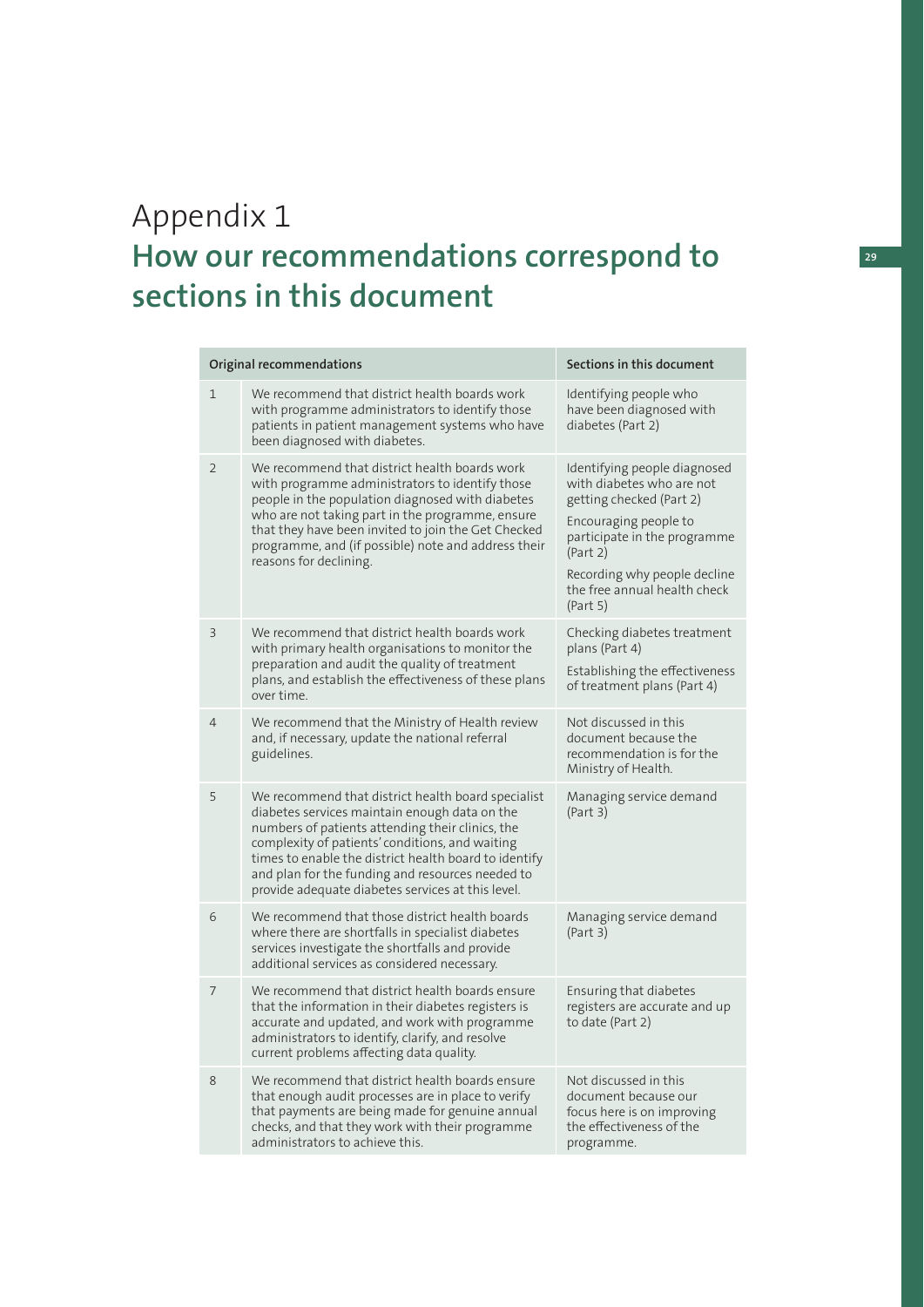organisations.

|    | Original recommendations                                                                                                                                                                                                                                                                                                                                 | Sections in this document                                                                           |
|----|----------------------------------------------------------------------------------------------------------------------------------------------------------------------------------------------------------------------------------------------------------------------------------------------------------------------------------------------------------|-----------------------------------------------------------------------------------------------------|
| 9  | We recommend that district health boards work<br>with programme administrators to ensure that<br>the data from the Get Checked programme is<br>thoroughly analysed and the results regularly<br>reported back to general practices to improve<br>diabetes care.                                                                                          | Regular reporting of<br>programme data to general<br>practitioners (Part 3)                         |
| 10 | We recommend that district health boards work<br>with primary health organisations and programme<br>administrators to ensure that adequate clinical<br>audit is carried out to provide assurance that<br>general practices are providing diabetes care in line<br>with the evidence-based best practice guidelines<br>and national referral guidelines.  | Clinical audit of diabetes care<br>(Part 4)                                                         |
| 11 | We recommend that district health boards work<br>with local diabetes teams to carry out a more<br>robust analysis of supply and demand for diabetes<br>services at both the primary and secondary care<br>levels, so that any shortages in services provided at<br>both the primary and secondary care levels can be<br>identified.                      | Analysis by local diabetes<br>teams of secondary diabetes<br>service gaps (Part 6)                  |
| 12 | We recommend that the Ministry of Health and<br>district health boards review the role of the local<br>diabetes teams to establish how these teams are<br>best able to adequately fulfil the role of providing<br>advice on the effectiveness of healthcare services<br>for people with diabetes.                                                        | Improving the effectiveness<br>of local diabetes teams (Part<br>6)                                  |
| 13 | We recommend that the Ministry of Health and<br>district health boards consider how to improve<br>the adoption of the local diabetes teams'<br>recommendations.                                                                                                                                                                                          | Listening to your local<br>diabetes teams (Part 6)                                                  |
| 14 | We recommend that district health boards work<br>with primary health organisations to continue<br>to focus on removing the barriers to Māori and<br>Pacific Island peoples accessing the Get Checked<br>programme.                                                                                                                                       | Removing barriers for Māori<br>and Pacific Island peoples to<br>diabetes care (Part 5)              |
| 15 | We recommend that the Ministry of Health and<br>district health boards work with primary health<br>organisations to evaluate existing initiatives for<br>removing barriers to accessing diabetes care,<br>and ensure that there is a mechanism in place<br>to disseminate successful initiatives throughout<br>district health boards and primary health | Evaluating and sharing<br>successful initiatives to<br>remove barriers to diabetes<br>care (Part 5) |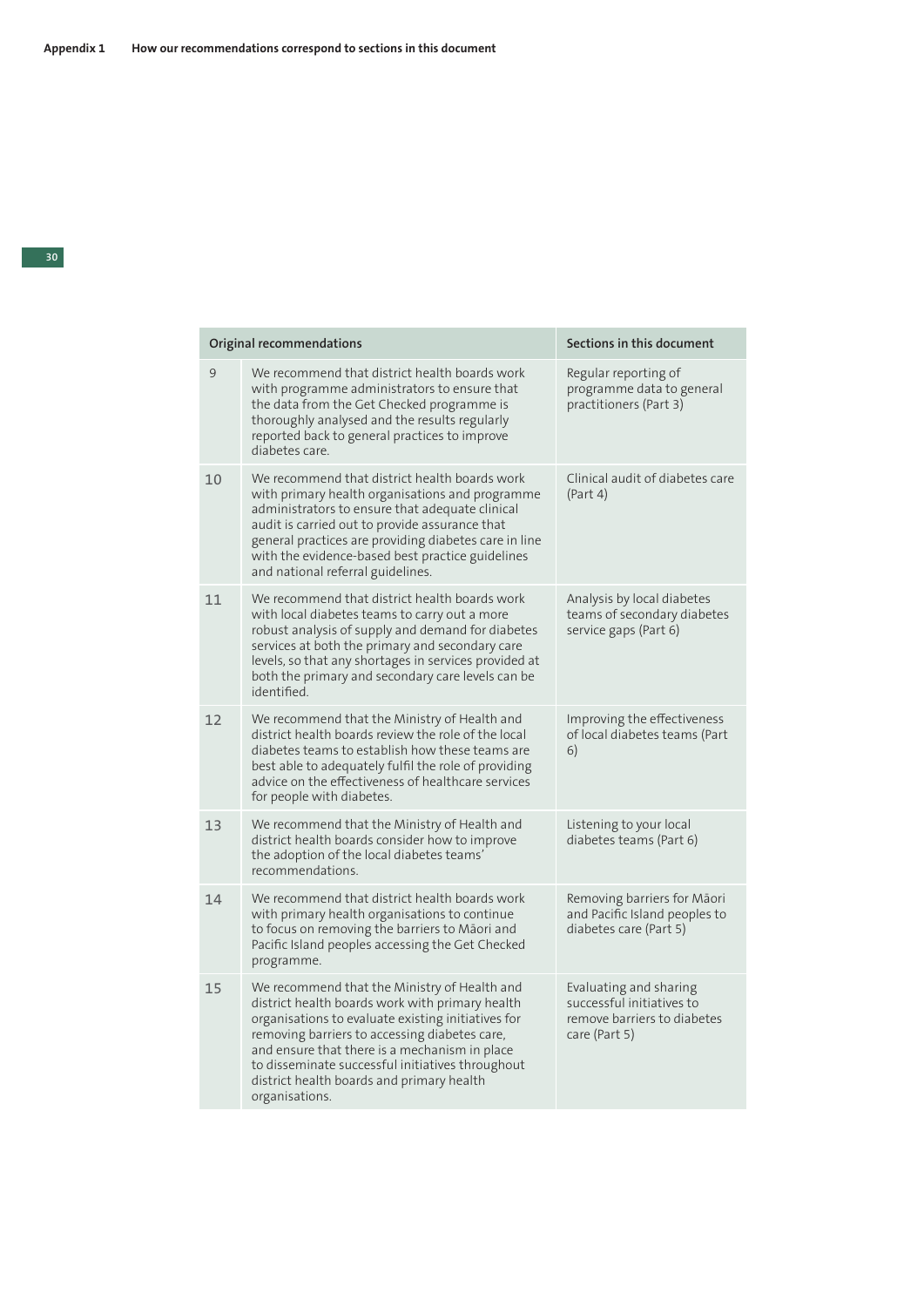| Original recommendations |                                                                                                                                                                                                                                                                                                                                                                                                                                      | Sections in this document                                          |
|--------------------------|--------------------------------------------------------------------------------------------------------------------------------------------------------------------------------------------------------------------------------------------------------------------------------------------------------------------------------------------------------------------------------------------------------------------------------------|--------------------------------------------------------------------|
| 16                       | We recommend that district health boards consider<br>whether initiatives need to be put in place for<br>populations within their districts other than Māori<br>and Pacific Island peoples who also experience<br>barriers to accessing diabetes care.                                                                                                                                                                                | Removing barriers for other<br>groups to diabetes care (Part<br>5) |
| 17                       | We recommend that district health boards and<br>the Ministry of Health carry out further analysis<br>(for example, cohort analysis) of the effect that<br>the Get Checked programme has had on diabetes<br>care and management, to better understand how<br>the programme and other factors contributing<br>to diabetes care are linked and to identify what<br>further improvements can be made in diabetes<br>care and management. | Identifying improvements to<br>the programme (Part 3)              |
| 18                       | We recommend that district health boards<br>work with local diabetes teams and programme<br>administrators to make more use of the data<br>available from the Get Checked programme to plan<br>their diabetes services.                                                                                                                                                                                                              | Managing service demand<br>(Part 3)                                |